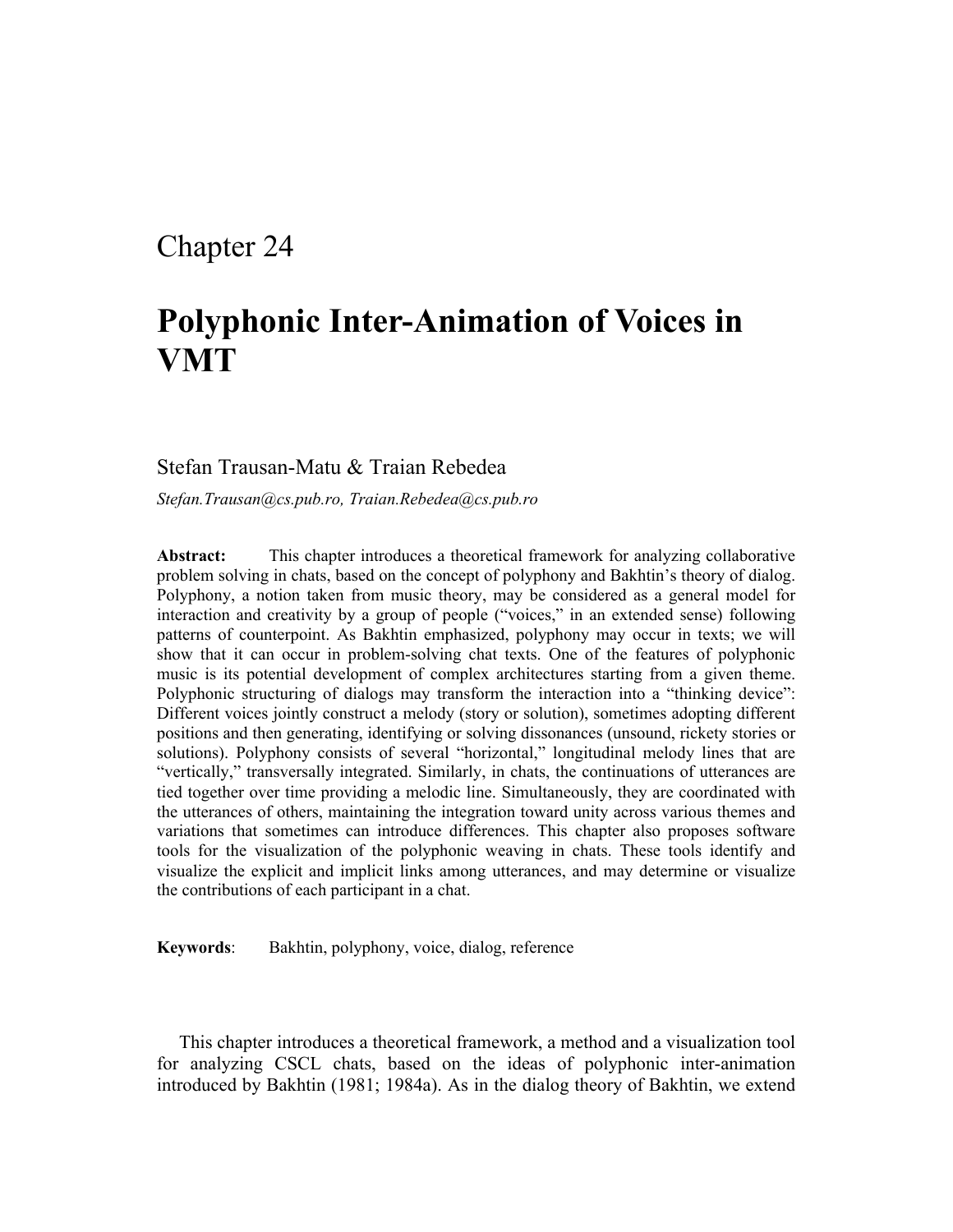the polyphonic musical model for analyzing language-based interactions, in our case, transcripts of text chats for collaborative learning. Although Bakhtin's ideas are quite well known and considered as a theoretical starting point in the CSCL community (Koschmann, 1999; Stahl, 2006; Wegerif, 2006), there are no elaborations that propose how to use his theory in practice. The analysis method we introduce is inspired from the ideas of counterpoint, which is the theory and methodology used in music for composing and analyzing pieces for multiple instruments or voices. Our theory and method was used for the implementation of a system to analyze and visualize polyphonic threading in chats, proposing an evaluation of the contributions of the participants. This polyphonic perspective shed new light on the dialogic nature of discourse in human language and in problem solving in general. It could also have consequences for the design of collaborative-learning environments.

In polyphony, a number of melodic lines (or "voices," in an extended, nonacoustical perspective, as we will discuss later) jointly construct a harmonious musical piece, generating variations on one or several themes. Dissonances should be avoided and resolved, even if several themes (melodies) or theme variations are played simultaneously, and even if sometimes the voices situate themselves in opposing positions.

Bakhtin considers that multiple voices are present in texts, and sometimes (e.g., in Dostoevsky's novels) they constitute a polyphonic framework (Bakhtin, 1984a). Extrapolating this idea, we observe that inter-animation of voices following polyphonic patterns can be identified in dialogs generally, and in chats in particular. A polyphonic collaboration involves several participants who play several themes and their variations in a game of sequential succession and differing positions. The existence of different voices introduces "dissonances," unsound, rickety stories or solutions. This polyphonic game may eventually facilitate knowledge building through the tension of their opposition and the pressure to resolve the difference (see Chapter 9).

Polyphony, in our view, may be taken as a model of collaboration, in which several participants ("voices") invent, discuss and elaborate ideas—often eventually achieving coherence even if "centrifugal" forces, divergences or differences arise temporarily. In fact, as in physics, centrifugal forces or differences determine a reaction of centripetal forces that act towards increasing unity. Bakhtin identified this centrifugal/centripetal phenomenon in the discourse of novels (Bakhtin, 1981). From a polyphonic point of view, these forces manifest themselves in two dimensions: longitudinal and vertical (melody and harmony).

The above ideas are exemplified in this chapter with chat excerpts for collaborative learning in two domains: mathematics problem solving—investigated in the VMT Project—and human-computer interaction—studied at the Computer Science Department of Bucharest "Politehnica" University. Inter-animation patterns were discovered in the above-mentioned two dimensions: longitudinal (chronologically sequential) and transversal (effectively simultaneous), They move in both dimensions between two opposite trends: unity and difference. Moreover, we consider that even individual thinking can be analyzed as an implicit collaborative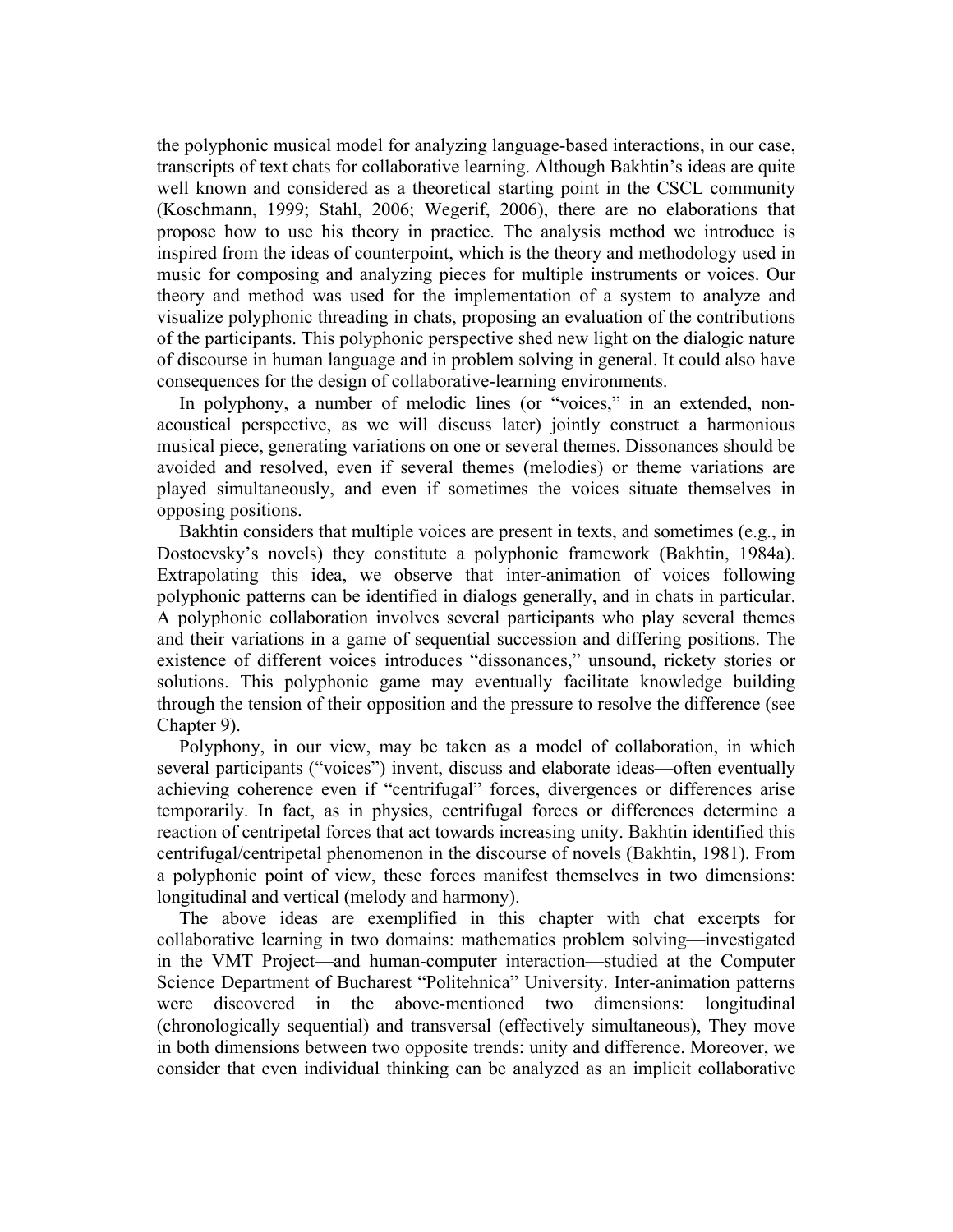(dialogic) process that involves multiple voices. However, actual collaborations in small groups of different personalities illustrate more explicitly the dialogic process.

The chapter continues with a section that discusses the role of discourse in learning and that introduces the dialogic theory of Bakhtin and polyphony. The following section is dedicated to the presentation and exemplification of the novel polyphonic theoretical model and analysis method of CSCL chats, starting from counterpoint and Bakhtin's ideas. Inter-animation patterns are identified and classified along the longitudinal-vertical and unity-difference dimensions in chats. Software tools that support the identification and visualization of the polyphonic architecture, allowing the analysis of inter-animation and even assessing individual contributions are presented in the fourth section.

# **Discourse, Dialog and Polyphony**

## **The Role of Discourse in Learning**

The assessment of learning achievement in a given domain is often based on evaluating the amount of knowledge acquired by the student, as in questionanswering examinations. However, in other cases as in mathematics and other disciplines needing problem-solving abilities and/or creativity, this approach is not adequate. Instead, successful discourse building (e.g., constructing a reasoning chain or writing an essay linking a series of ideas) is required for evaluation. Because discourse is an artifact achieved in communication, discourse-building abilities benefit from social, collaborative learning.

The above two approaches correspond to the contrast between socio-cognitive and socio-cultural theories or between the Intelligent Tutoring System and CSCL paradigms (Koschmann, 1999; Stahl, 2006). The socio-cultural theory of learning is based on Vygotsky, and has had an increasing influence as the limitations of the knowledge acquisition model become recognized. As Hicks noted, "Learning occurs as the co-construction (or reconstruction) of social meanings from within the parameters of emergent, socially negotiated and discursive activity" (Hicks, 1996, p. 136, quoted by Koschmann, 1999). Sfard (2000) remarked, "Rather than speaking about 'acquisition of knowledge,' many people prefer to view learning as *becoming a participant in a certain discourse.*"

## **Links and Threads**

As we have seen above, discourse is a central concept in learning. There are many definitions for discourse, the majority stating that it is characterized by structures beyond a sentence or utterance. One definition that captures ideas present in several others says also: "its main concepts are cohesion—the features that bind sentences to each other grammatically and lexically—and coherence—which is the notional and logical unity of a text" (Newmark, 1988). Therefore, for studying discourse, we must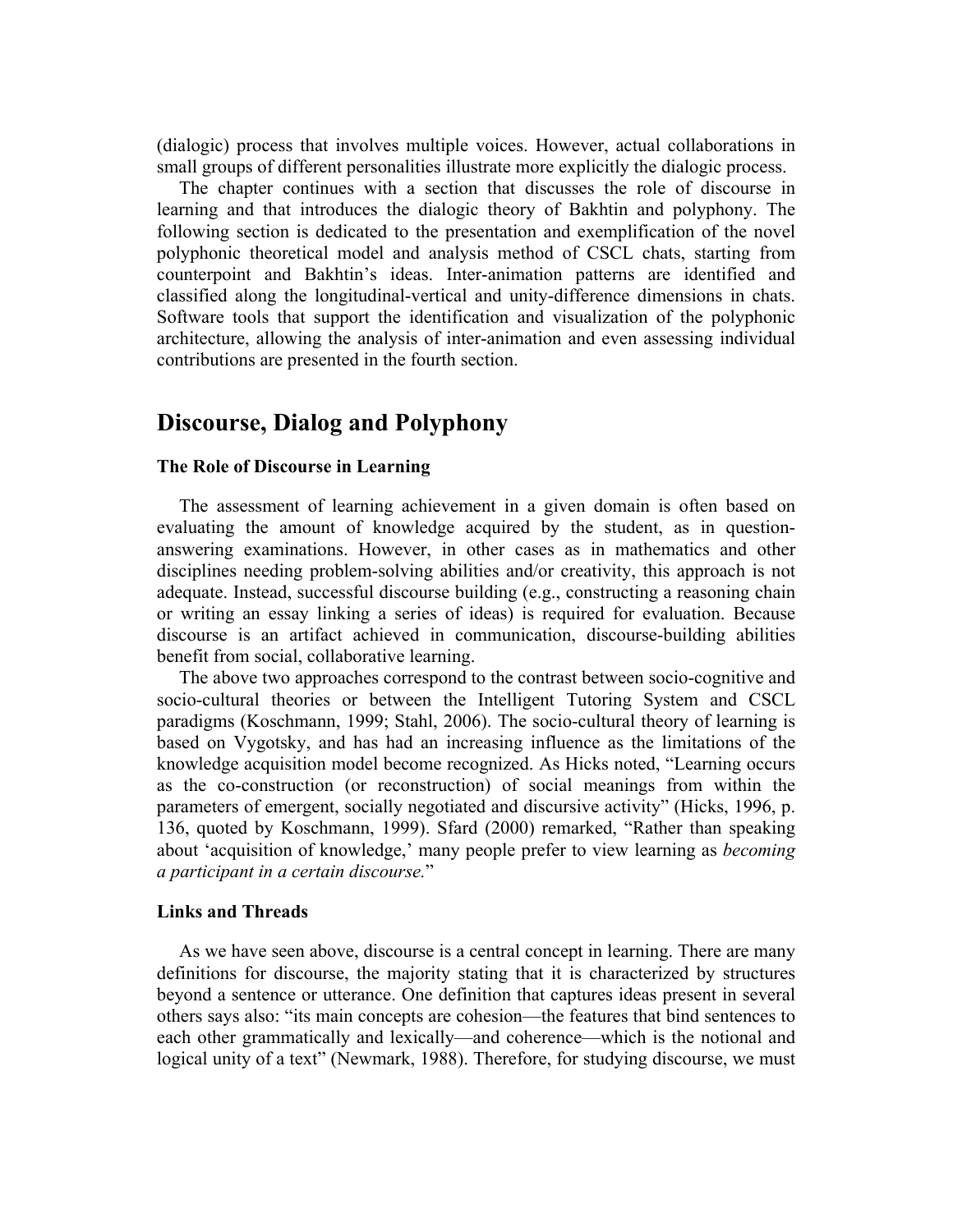analyze links and threads (connecting sentences or utterances) providing cohesion and coherence.

In the chat from which an excerpt is presented in Figure 24-1, students at a Human-Computer Interaction course had to discuss facilities and tools for a collaborative environment. The students used the VMT chat environment, which allows the users to explicitly link an utterance to the one it continues or replies to (see Chapter 15). These explicit links are represented in the left part of Figure 24-1 by curly arrows.

In addition to the explicit references, a second type of link may be identified in any text, including chats. It is the case of implicit references among words or phrases. The simplest case of such implicit links is between repeated words, represented in Figure 24-1 by straight lines. In general, these implicit links may be very complex, relating, for example, semantic arguments.



*Figure 24-1. Two types of links in the chat.*

An interesting thing is that the implicit and explicit links are usually different (e.g., in 21 of the 24 cases in Figure 24-1). This phenomenon might be explained by the fact that the participants probably only felt the need to include an explicit link when an implicit one was not present or obvious. This observation introduces the idea that repetition (e.g., of words or phrases) is a strong interaction pattern that is perceived as such by the participants—as evidenced by the fact that they do not feel the need to introduce explicit links when repetitions of words are present.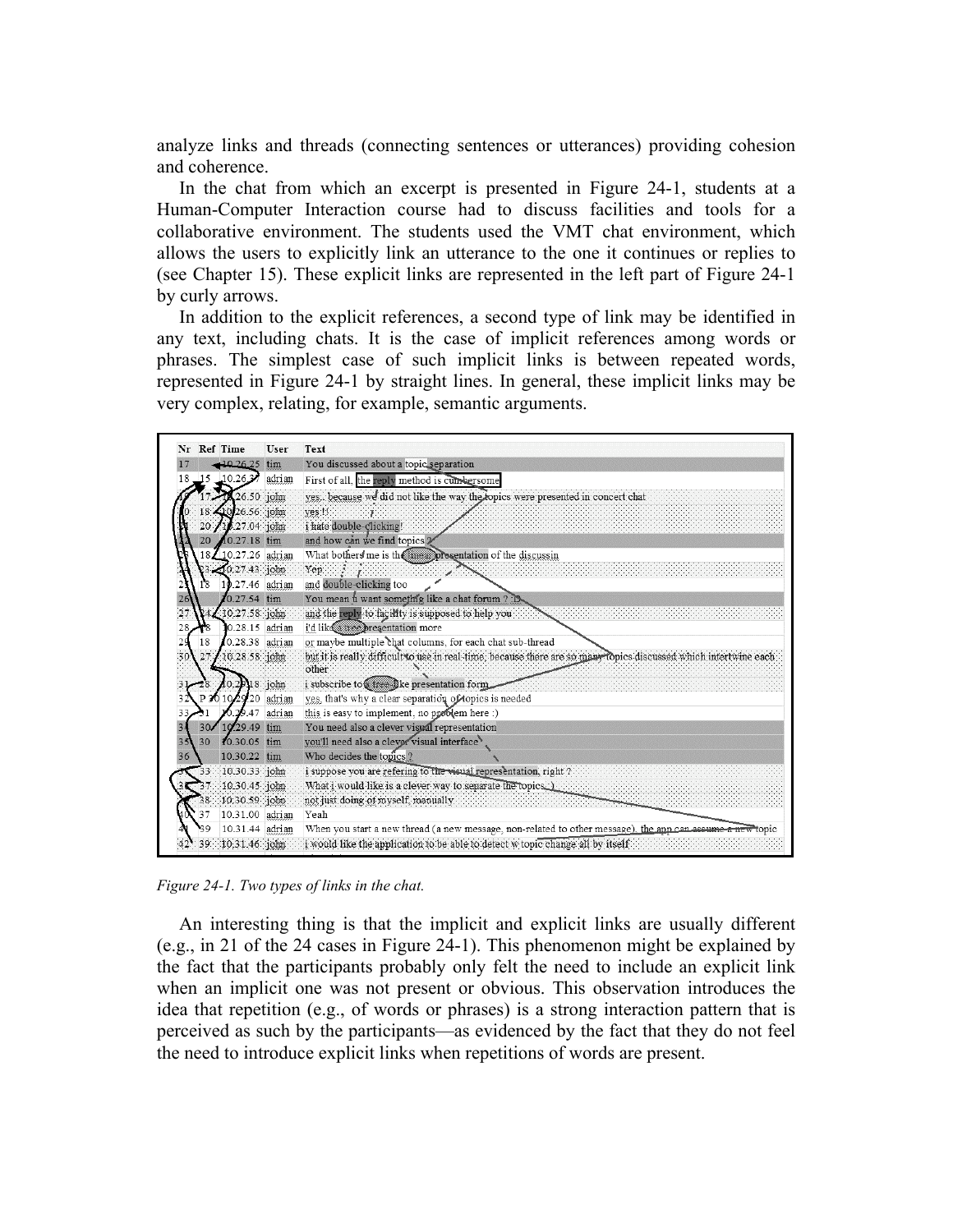Implicit and explicit links form threads. In the case of implicit links between repeated words, this fact is obvious (see Figure 24-1). Threading occurs also for explicit references, indicated by the users, as is seen in Figure 24-2.



*Figure 24-2. Multiple parallel threads.*

All these threads—in addition to their intrinsic longitudinal nature—due to their co-presence at the same time influence each other, inter-animating in different ways, as we will see later. For example, Figure 24-3 represents a part of the inter-animation process among the three students in the development of the threads of implicit links in Figures 24-1 and 24-2. Time flows from left to right and the same representation of the themes (color and types of lines) is used. In addition to the sequential dimension of theme development, the same figure also represents (with thick arrows) three interactions between themes, which may be considered as transversal interaction patterns (two divergent and one convergent).



*Figure 24-3. The longitudinal-transversal dimensions.*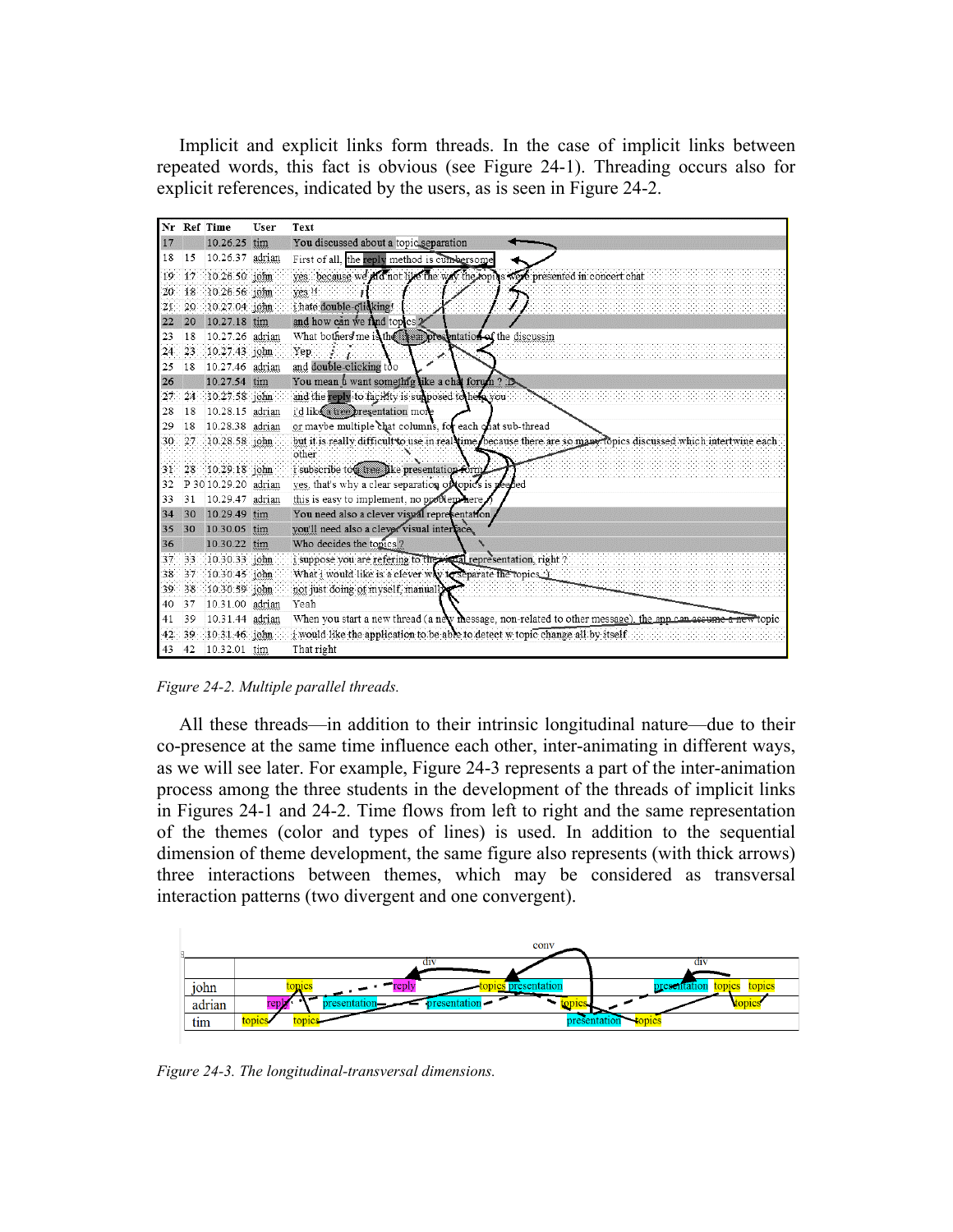During the chat, each of the participants introduces new variations on the theme of the chat or iterates an already uttered theme variation. For example, in Figure 24- 3, three theme variations are emphasized: "**replying**," the "**topics**" in a collaborative chat and ways of "**presentation**." Threads may be easily discovered from the obvious repetition pattern of these words.

Similarly to a musical piece, the chats for CSCL have a main theme, a topic that is, for example, the problem to be solved or the product to be designed by the students. This theme generates threads of discussion containing interactions that may be identified and classified according to classes of interaction patterns. These threads contain variations (sub-topics) of the theme, analogous to musical variations. One fundamental issue in polyphony is the presence of several participants (or "voices") uttering ("singing") in a unitary way in a given moment. Among the participants, brief dissonances may appear, but these are "solved" and a unity is obtained.

#### **Dialogism and Discourse**

Bakhtin considered that, "Any true understanding is dialogic in nature" (Voloshinov, 1973). From his perspective, any discourse may be seen as an intertwining of at least two threads belonging to dialoguing voices. Even if we consider an essay, a novel or even a scientific paper, discourse should be viewed as implying not only the voice of the author. For example, the potential listener also has an important role: The author constructs a thread of ideas, a narrative. Meanwhile, parallel to it, she must take into account the potential flaws of her discourse, the potential questions or replies; she must see it as an utterance that can be disputed by the listener. In this idea, discourse in a novel is similar to dialog in conversation and to polyphony in music, where different voices inter-animate each other.

#### **Voices**

The "voice" concept in Bakhtin's work is central and complex. In the context of a dialog, we understand by a *voice* not the acoustical, physical, vocal expression of a given participant in a dialog but, rather, a distinct position, an utterance, an event or a recurrent series of events of emitting utterances that are heard, remembered, discussed and have influence on the utterances emitted by the other voices. In music, for example, a voice is not fixed to an instrument; the same instrument may play several voices, and different instruments may take the position of a given voice, simultaneously or sequentially.

A voice may be seen as a distinctive position in a group, a person or a group of people who have uttered something, with effects on the subsequent utterances. For example, in Figure 25-1, the voice of John from utterance number 21 is taken up by Adrian, at 25. Moreover, a voice has some particularities; it may have a personality, goals, beliefs, desires and emotions. Consequently, a dialog among several voices is not a dialog among impersonal entities. From another point of view, a voice may become a theme or may contribute to a theme of the discussion.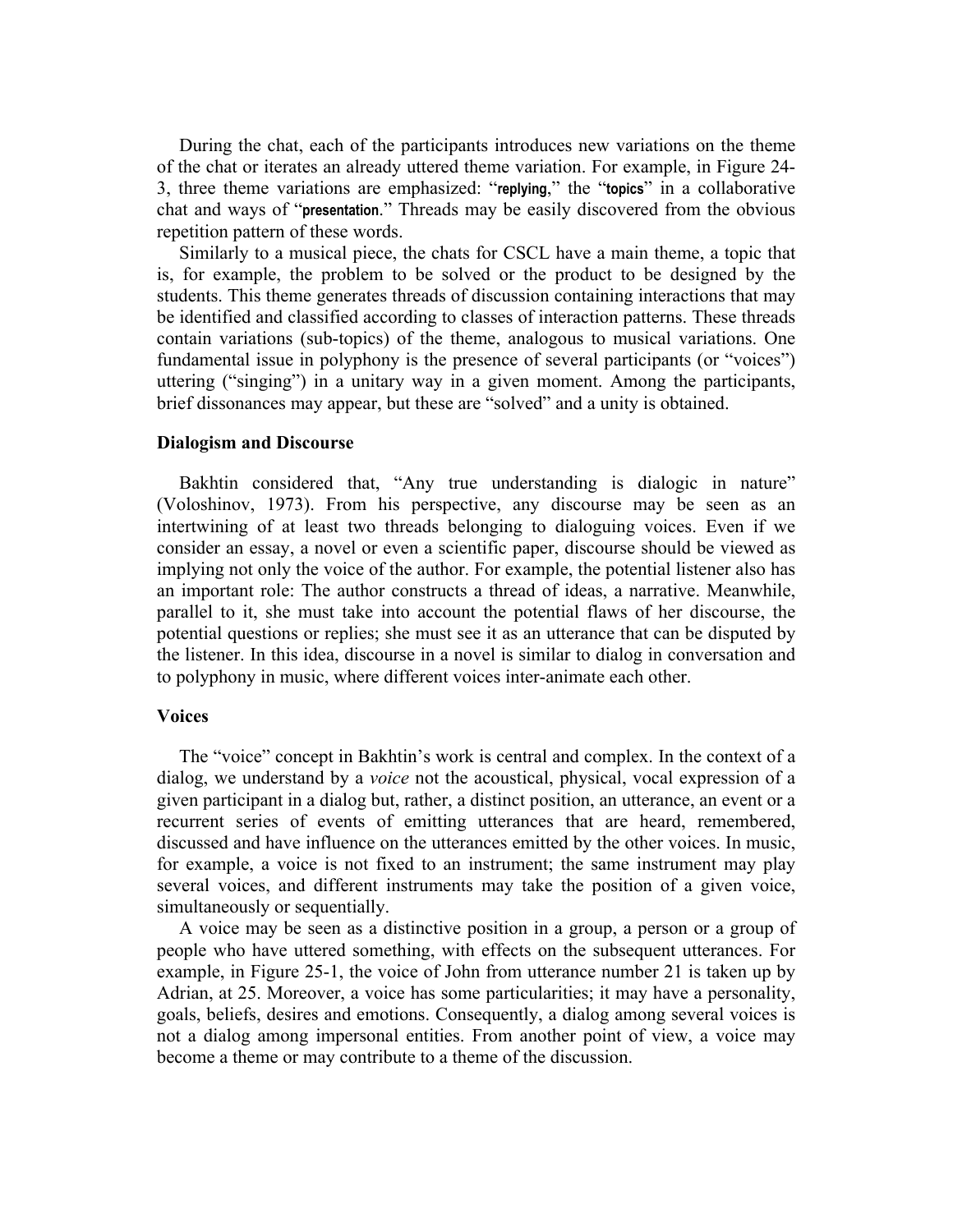## **Polyphony**

Discursive voices sometimes weave a polyphonic texture—a feature that Bakhtin admired so much in Dostoevsky's novels. Bakhtin characterized them as "a plurality of independent and unmerged voices and consciousnesses" (Bakhtin, 1984a).

Polyphony, a concept taken from music, may be considered as a general model for interaction and creativity in a group of human "voices" following counterpoint rules. As Bakhtin emphasized, it may occur also in texts and, as we will show in this chapter, in problem-solving chats. One of the features of polyphonic music is its development of complex architectures starting from a given theme; polyphonic structuring of dialogs may transform them into a "thinking device."

Polyphony is not only a randomly overlapped set of voices. It also has musicality; it is in fact one of the most complex types of musical compositions, exemplified by the sophisticated contrapuntal fugues of Johann Sebastian Bach.

> When there is *more than one independent melodic line happening at the same time* in a piece of music, we say that the music is contrapuntal. The independent melodic lines are called counterpoint. The music that is made up of counterpoint can also be called polyphony, or one can say that the music is polyphonic or speak of the polyphonic texture of the music. (Polyphony, 2005)

In polyphonic music, the melodic, linear dimension does not, in general, disturb the transversal harmony. Even if differential dissonances may appear for a while, they are usually quickly resolved and the unity of the musical piece is restored. This makes a kind of game, which drives (for example, in Bach's fugues) the interanimation of the participant voices. The main theme is introduced by one voice, reformulated by others, even contradicted sometimes (e.g., inverted) but all the voices keep a vertical harmony in their diversity, resolving the brief dissonances. The inter-animation is generated by the different conflicting personalities or ideas of the participants. Sometimes the conflicts derive from serious causes (e.g., different approaches for solving a problem), but other times, they derive from pure ludic, playful, carnivalesque (Bakhtin, 1984b) reasons. Dissonances usually appear but they are soon resolved, restoring the global unity.

In each dialogue, similarly to polyphonic music, there are one or more themes, which are debated by the participant voices. Each theme is introduced by a voice and developed by it or by the others. Several themes may be present at the same time in the dialogue, influencing each other.

Starting from Bakhtin's ideas, we extend the polyphonic, dialogic perspective to collaborative learning. Therefore, we will describe how polyphony may arise in collaborative learning and we will propose ways of analyzing and supporting it in learning environments.

We will use in our further analyses the term "voice" instead of "participant" because it is more general, as mentioned above. In the polyphonic framework for analyzing chats, voice is a central concept, being the point that contrasts with the counter-point. It is not fixed to a person, but, rather, is a position, an idea, a proposal.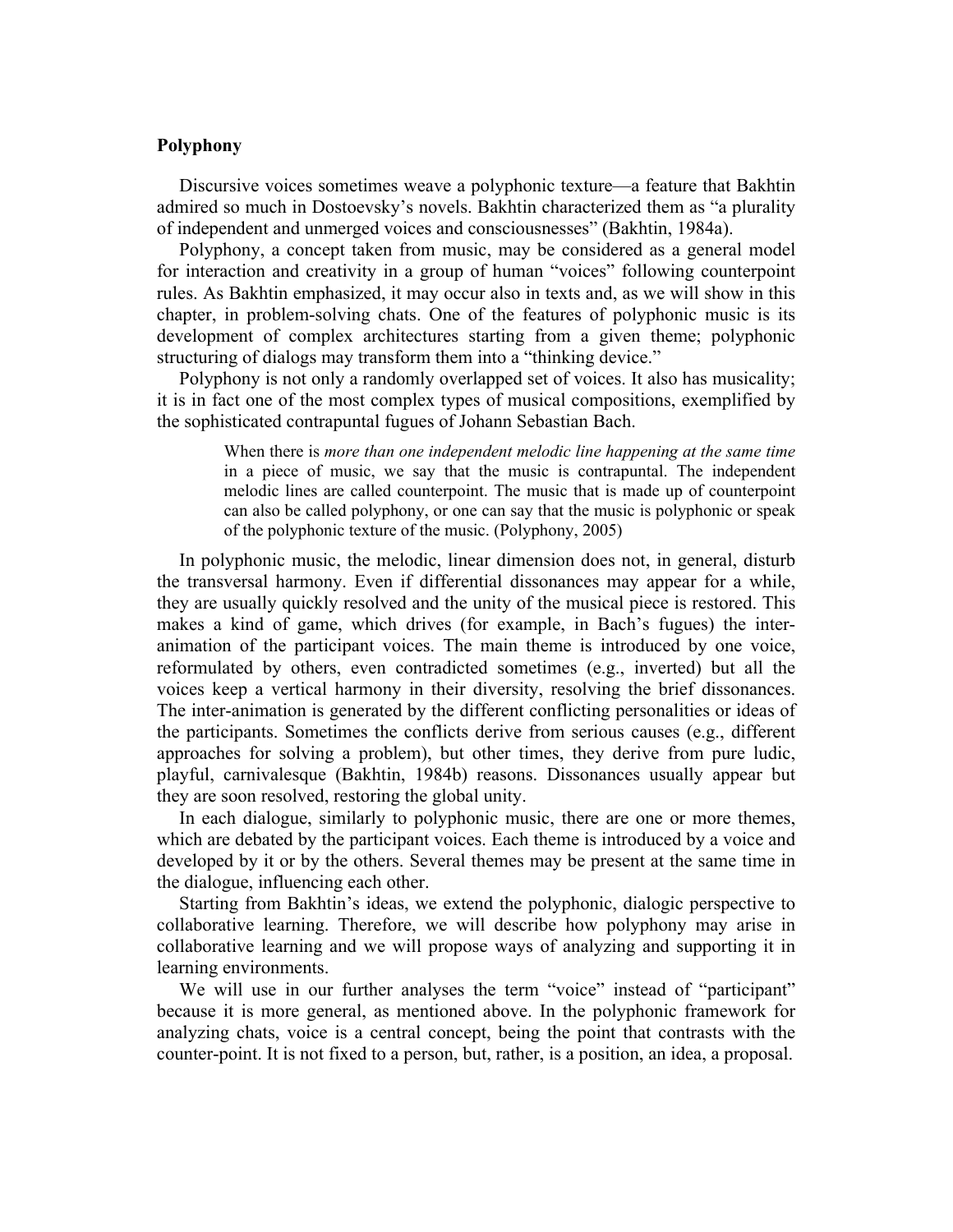# **The Polyphony of Collaborative-Learning Chats**

Computer and communication technologies offer new possibilities for collaboration, by allowing virtual classroom group interaction. New types of artifacts, like hypertext, the World Wide Web, instant messenger chats or discussion forums are changing the classical learning scenarios. In addition to traditional sheets of paper or blackboards for drawing diagrams and writing formulas and sequences of problem-solving steps, computer animations, simulations, chat logs or even virtual participants in the dialog (artificial agents) may now be used for collaboration. It is extremely important to analyze the particularities of discourse in this new context, to identify interaction patterns, and to design supporting software tools. A good example is the fact that in chats we can use a multiply threaded discourse much more easily than in face-to-face conversations.

In order to develop a theoretical background and the associated supporting tools for CSCL chats, we have started from the musical polyphony model and we have looked for analogous structuring in collaborative-learning chats. Next, we have searched for classes of interaction patterns that resemble musical counterpoint rules that are used in composing polyphonic music. Eventually, we have designed and developed tools that would facilitate the analysis from the polyphonic theory.

The analysis and the experiments were performed in two cases: mathematics problem solving and the design of human-computer interfaces. The first case involved students using several different versions of the VMT environment. The language they used was English. The experiments in the second case were performed with college seniors at the Politehnica University of Bucharest (PUB). The students were in a computer science course and they chatted in the VMT environment either in English (as a second language) or in Romanian. All the chat groups had from 3 to 5 participants. The Polyphony system, developed at PUB was used for analyzing the polyphonic structure of all the chats.

## **Collaborative solving of mathematics problem**

Let us consider the following problem from Chapter 5:

Three years ago, men made up two out of every three Internet users in America. Today the ratio of male to female users is about 1 to 1. In that time the number of American females using the Internet has grown by 30,000,000, while the number of males who use the Internet has grown by 100%. By how much has the total Internet-user population increased in America in the past three years? (A) 50,000,000 (B) 60,000,000 (C) 80,000,000 (D) 100,000,000 (E) 200,000,000

This problem was one of a set of eleven problems that were used for an experiment. A group of students had to solve these problems, initially individually, and subsequently collaboratively, using a chat instant messaging system. The above problem was one of the two that were not solved individually by any student but it was successfully solved collaboratively.

Consider Log 24-1, which includes the main utterances that contributed to the finding of the solution of the problem: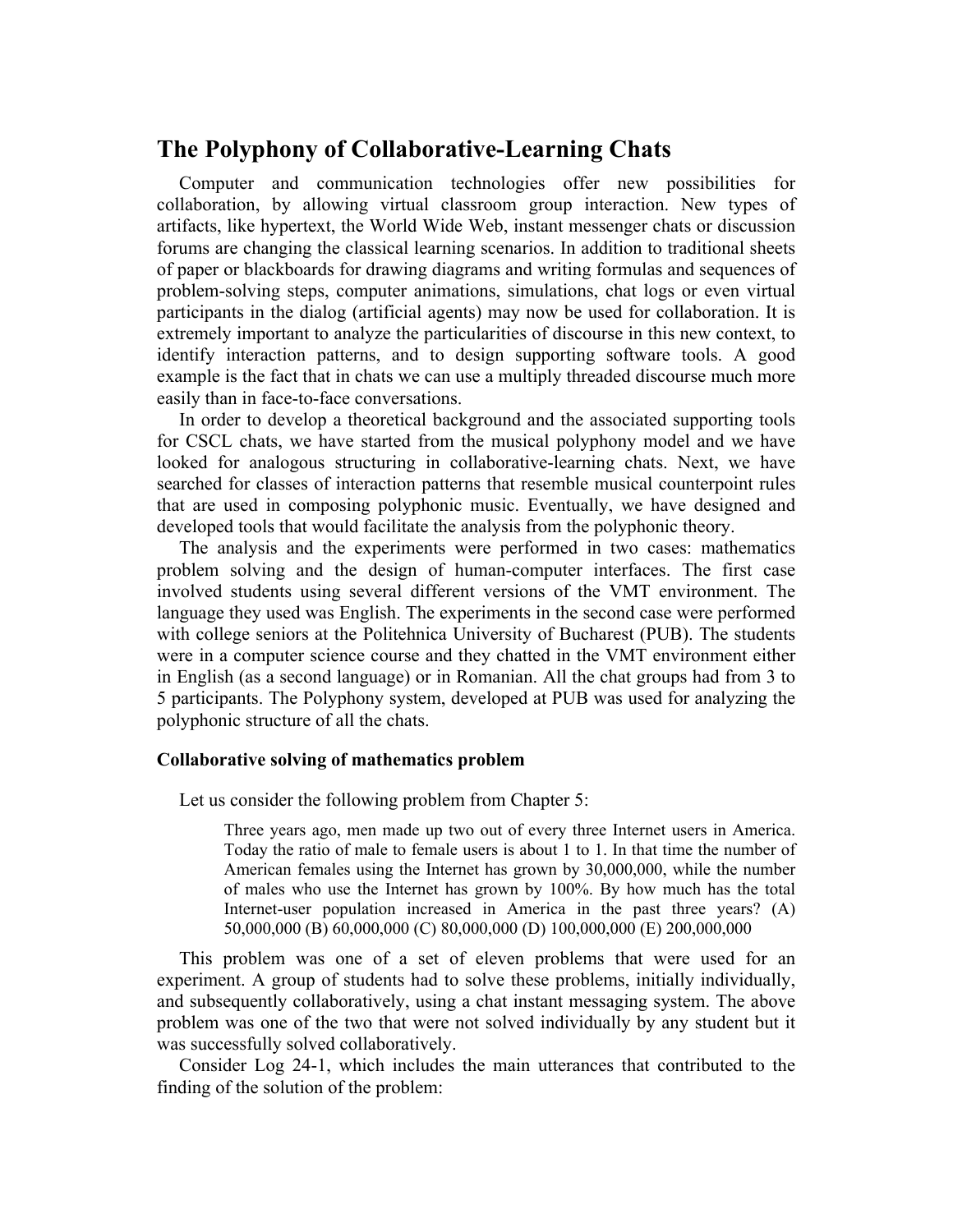*Log 24-1.*

| 350              | 4:31:55            | <b>Mic</b> | how do we do this                                                |
|------------------|--------------------|------------|------------------------------------------------------------------|
| 351              | 4:31:59            | <b>Mic</b> | without knowing the total number                                 |
| 352              | 4:32:01            | <b>Mic</b> | of internet users?                                               |
| .                |                    |            |                                                                  |
| 357              | 4:32:23            | Dan        | it all comes from the 30000000                                   |
| 358              | 4:32:23            | <b>Mic</b> | did u get something for 10?                                      |
| 359              | 4:32:26            | Dan        | we already know                                                  |
| 360              | 4:32:44            | <b>Mic</b> | 30000000 is the number of increase in american females           |
| 361              | 4:33:00            | Mic        | and since the ratio of male to female                            |
| 362              | 4:33:02            | <b>Mic</b> | is 1 to 1                                                        |
| 363              | 4:33:09            | <b>Mic</b> | that's all i got to give. Someone finish it                      |
| 364              | 4:33:10            | <b>Mic</b> | Haha                                                             |
| 65               | 4:33:18            | Cosi       | Haha you jackass                                                 |
| 366              | 4:33:20            | <b>Mic</b> | Haha                                                             |
| 367              | 4:33:21            | Dan        | Hahaha                                                           |
| 368              | 4:33:26            | <b>Mic</b> | u all thought i was gonna figure it out didn't                   |
| 369              | 4:33:27            | <b>Mic</b> | U                                                                |
| 370              | 4:33:28            | <b>Mic</b> | huh?                                                             |
| 371              | 4:33:28            | Hal        | hun <i>։</i><br>it would be 60,000, <mark>000</mark> տուգություն |
| 372              | 4:33:30            | Mic        |                                                                  |
| $\overline{373}$ | 4:33:31            | <b>Mic</b> | its all u                                                        |
| $\overline{374}$ | 4:33:33            | <b>Mic</b> | <b>See</b>                                                       |
| 375              | 4:33:34            | <b>Mic</b> | i helped                                                         |
| 376              |                    |            |                                                                  |
|                  | 4:33:54            | Cosi       | ok, so what's $11 -$ just gugs son 10                            |
| .<br>.,          |                    |            |                                                                  |
| 386              | 4:34:45            | <b>Mic</b> | lets get back to 5                                               |
| 387              | 4:34:47            | Cosi       | i think it's more than 60,00000.                                 |
| 388              | 4:34:57            | <b>Mic</b> | way to complicate things                                         |
| 389              | 4:35:03            | Cosi       | Haha sorry                                                       |
| 390              | 4:35:05            | <b>Mic</b> | life was good until you said that                                |
| 391              | 4:35:07            | <b>Mic</b> |                                                                  |
| 392              | 4:35:18            | Cosi       | they cant get higher equally and even out to a 1 to 1 ratio      |
| 393              | 4:35:27            | Cosi       | oh, no wait, less than that                                      |
| 394              | 4:35:32            | Cosi       | 50000000                                                         |
| 395              | 4:35:34            | Cosi       | yeah, it's that                                                  |
| 396              | 4:35:36            | Cosi       | im pretty sure                                                   |
| 397              | 4:35:37            | Mic        | Haha                                                             |
| 398              | 4:35:38            | Mic        | how?                                                             |
| 399              | 4:35:57            | Cosi       | because the women pop had to grow more than the men in           |
|                  |                    |            | order to even out                                                |
| 400              | 4:36:07            | Cosi       | so the men cant be equal (30)                                    |
| 401              | 4:36:11            | Mic        | oh wow                                                           |
| 402              | 4:36:16            | Mic        | i totally skipped the first sentencwe                            |
| 403              | 4:36:16            | Cosi       | Therefore, the 50,000,000 is the only workable answer            |
| 404              |                    | Dan        | very smart                                                       |
|                  |                    |            |                                                                  |
| 405              | 4:36:19<br>4:36:21 | Cosi       | Damn im good                                                     |

L,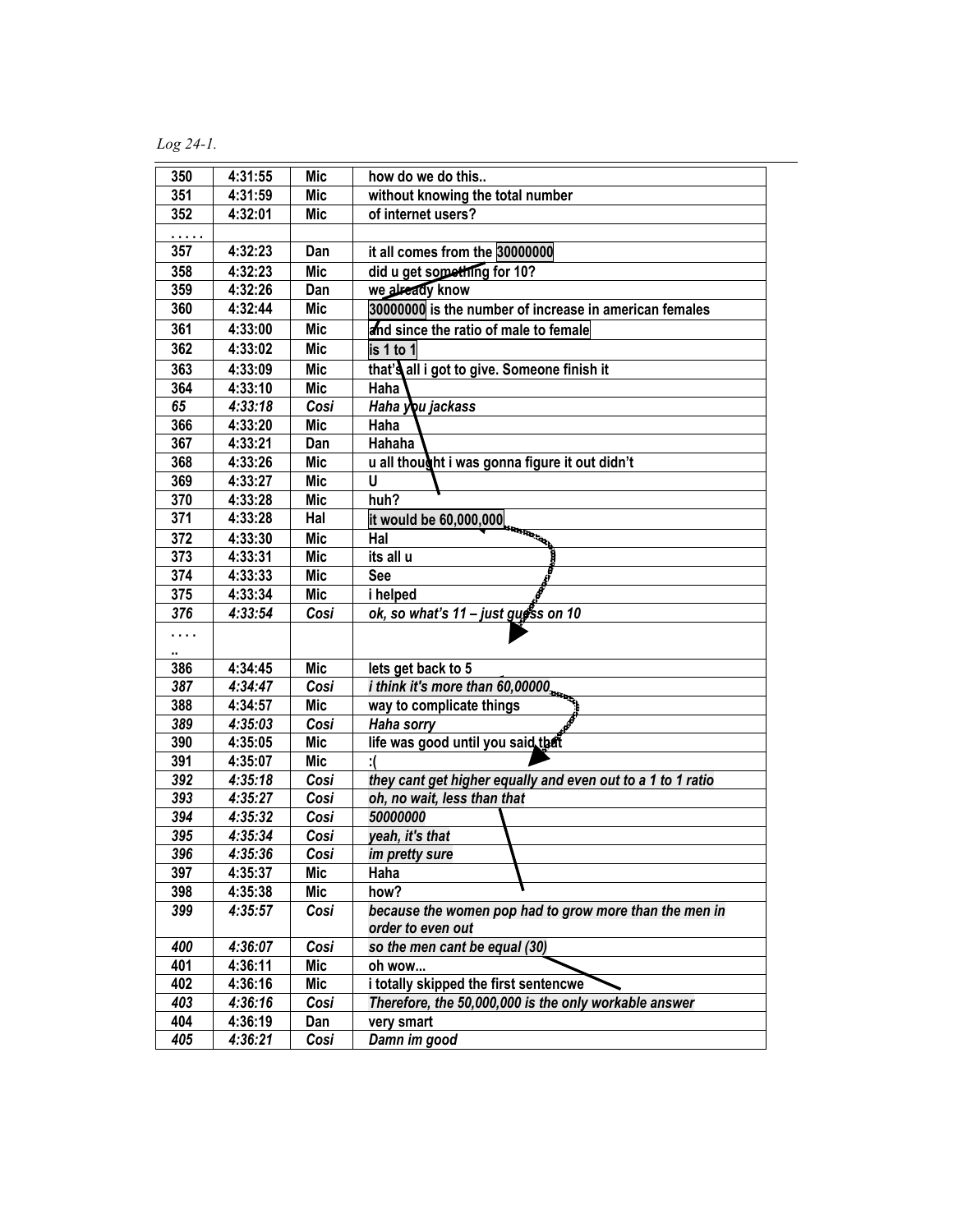Discourse begins with Dan's idea of starting from the 30,000,000 number specified in the problem statement (line 357). It continues with Mic, who seems to start a reasoning path (lines 360-362) by writing typical fragments of mathematical problem-solving speech genre containing the typical phrase "**… and since …**" After just three lines, unexpectedly, the reasoning path ends abruptly and Mic states that his discourse is a buffoonery (lines 363-364, 366 and 368-370), taking a "carnavalesque" (Bakhtin, 1984b) direction. This fact is explicitly remarked upon by the utterances of Cosi (line 365) and Dan (line 367). However, even being a pastiche, the "voice" of Mic in his fake discourse fragment has an echo in the succeeding utterances, being continued by Hal, who extrapolates the 1:1 ratio from the present (as stated in the problem) to the whole 3 years, advancing 60,000,000 as a solution (line 371).

Mic continues his buffoonery (lines 372-375), claiming that he helped Hal to find the supposed solution. After a while, Cosi's utterance "**i think it's more than 60,00000**" appears as an opposing position, a critique, an intuition of something wrong, of some kind of an "unsuccessful story" or some "dissonant" chord. Nevertheless, after less than a minute, she realizes that her own supposition is wrong because the ratio cannot be 1:1 or bigger. This idea drives her to choosing the solution 50,000,000, the single value of the multiple choice answers less than  $60,000,000$ .

We can say that the collaborative discourse enabled Cosi to solve the problem. She didn't solve it in the first phase, when they had to solve it individually. However, when she listened to the discourse proposing a solution (correct in the case of Dan's beginning proposal, fake by Mic and wrong by Hal), she felt the need to take on a different position and she eventually succeeded in solving the problem. Therefore, the discourse acted as a tool, as an artifact that enabled Cosi to find the correct answer. Moreover, we may say that the building of the solution contains the voices of the other participants. They inter-animate, weaving together variations of the starting theme (the problem to be solved), as in a polyphonic musical piece.

Another, no less important feature is the "carnavalesque" character of utterances that eventually gave rise to the solution. The role of carnavalesque utterances was discussed in detail in Bakhtin (1984b).

### **Polyphonic Structuring in Chat Co**n**versations for Problem Solving**

As we have seen in many chapters of this volume, discourse in collaborative problem-solving chats has an obvious sequential, longitudinal, time-driven structure in which the speakers/listeners (readers/writers) are permanently situated and in which they emit their utterances in a threaded manner, having, ideally, a unitary character, oriented toward finding the solution. In parallel with this linear threading dimension, in problem-solving chats the participants also situate themselves in transversal relationships that often adopt critical, differential positions. For example, in the chat excerpt considered in the preceding section, Dan's theme was continued by Mic's buffoonery, continued itself by Hal and then contradicted by a first theme of Cosi's that was subsequently reversed into its opposite.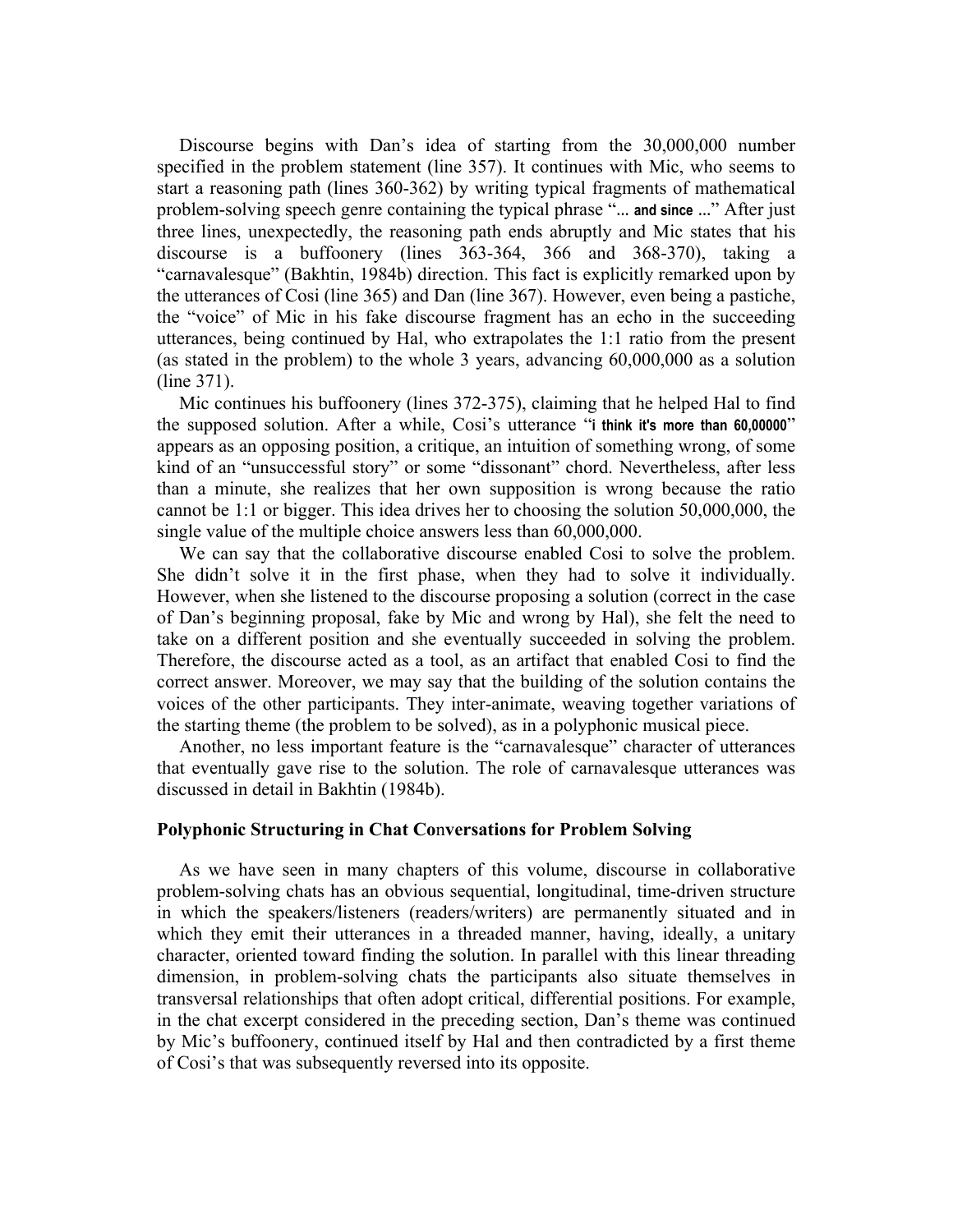In this longitudinal-transversal space, voices partake in a unity-difference—or centripetal-centrifugal (Bakhtin, 1981)—dynamic and display various interanimation patterns. This phenomenon is not specific solely to chats. It also appears in polyphonic music:

> The deconstructivist attack—according to which only the difference between difference and unity *as an emphatic difference* (and not as a return to unity) can act as the basis of a differential theory (which dialectic merely claims to be)—is the methodical point of departure for the distinction between polyphony and nonpolyphony. (Mahnkopf, 2002)

Interactions of voices towards the unity and difference dimensions were identified in all chats we have analyzed. Some of these interactions may be abstracted in classes of *inter-animation patterns* in which an utterance by one voice triggers an utterance by another voice. In the next section, patterns of inter-animation are identified along the unity-difference dimension. The subsequent section will discuss how these interactions weave into a polyphonic structure.

## **Inter-Animation Patterns**

When somebody listens to Bach's fugues or other classical music works, one remarks how several themes and their variations are exposed, developed and reexposed by several instruments. Moreover, these themes and their variations seem to inter-animate each other; even the term musical "fugue" expresses the idea that several voices are "running" and "chasing" each other. The soundscape becomes a playful ground for creativity; a particular type of polyphonic musical piece is called an "invention"

Bakhtin used the musical metaphor for language, considering that "the voices of others become woven into what we say, write and think" (Koschmann, 1999). Therefore, for analyzing CSCL chats, we investigate how voices are woven in discourse, how themes and voices inter-animate in a polyphonic way. This is important not only for understanding how meaning is created, but also for trying to design tools for support and evaluation.

Specific inter-animation patterns may be identified along each of the unity and difference dimensions in a chat. In CSCL, each of these patterns may be used for automatic abstraction of useful data, either for the participants in a chat, or for teachers for evaluation purposes. Such an application, using natural language processing, is presented in the end of this chapter.

## **Unity Inter-animation Patterns**

Unity-pursuing patterns are characterized by a trend towards continuity and achieving coherence in the chat. A first such class of patterns are *adjacency pairs* (Sacks, Schegloff & Jefferson, 1974), containing couples of logically succeeding utterances like question-answer. The first utterance in an adjacency pair normally requires (in a coherent dialog) the emitting of the second utterance. Examples of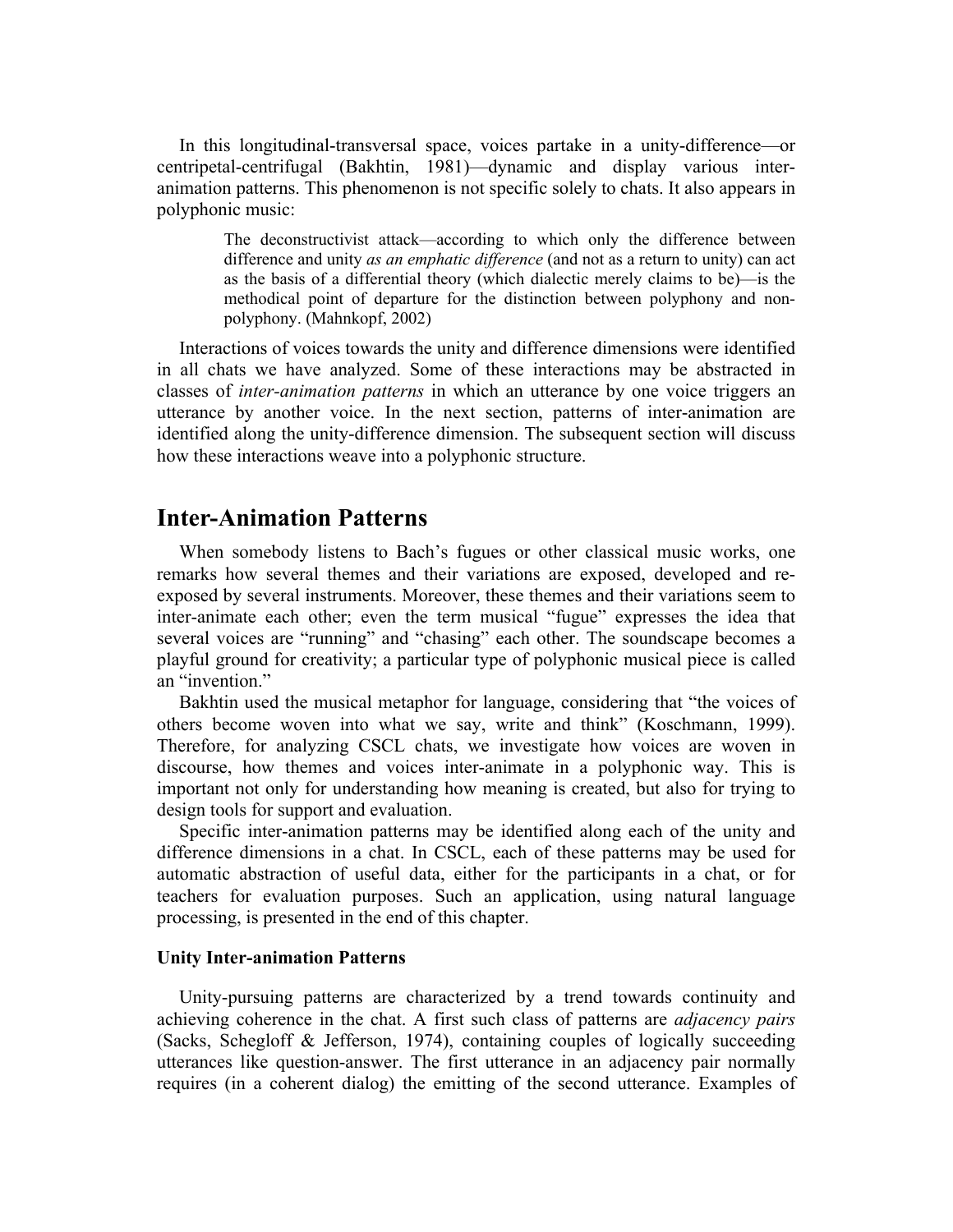adjacency pairs are utterances 398 and 399 in Log 24-1, or utterances 68-69, 71-72, 73-74, 76-77 in Log 24-2:

| г.<br>г. |  |
|----------|--|
|          |  |

| 68 | mathisfun     | see angle alpha?                                                      |
|----|---------------|-----------------------------------------------------------------------|
| 69 | <b>Bob123</b> | ves                                                                   |
| 70 | <b>Bob123</b> | what about it?                                                        |
| 71 | mathisfun     | is that 60 degrees?                                                   |
| 72 | <b>Bob123</b> | ves                                                                   |
| 73 | mathisfun     | can u use the degree, 2 length to find the last length of a triangle? |
| 74 | <b>Bob123</b> | i don't get what you're saying                                        |
| 75 | mathisfun     | the two arrow pointed lengths and the angle can find the length A     |
| 76 | <b>Bob123</b> | by what?                                                              |
| 77 | mathisfun     | the two sides and the degree                                          |

Question-answer adjacency pairs are important in learning because they force the students to participate, to face questions, to answer and, implicitly, to reason and understand the discussed problems.

Other kinds of adjacency pairs may be identified, for example, greeting-greeting (19-20, 21-22 in Log 24-3):

*Log 24-3.*

| 19   | iohn: | hi all                      |
|------|-------|-----------------------------|
| 20   | Dan:  | hi iohn                     |
| - 21 |       | mary: happy birthday, john! |
| 22   | iohn: | Thanks mary!                |

In CSCL, specific adjacency pairs have been identified. For example, Stahl (2006, ch. 21) identified *math proposal adjacency pairs*, with the structure:

- 1. An individual makes a proposal to the group for the group's work.
- 2. Another member of the group accepts or rejects the proposal.

A second kind of unity inter-animation pattern is *repetition*, which plays an important role in creating coherence in a discourse. Repetition generally involves a larger number of utterances than an adjacency pair. Tannen (1989) considers that repetitions may be seen as a kind of rhythm making, with a main role of enhancing the involvement of the participants in a dialogue. Of course, repetition and rhythm are features with strong links with music, enforcing our analogy. Log 24-4 (which is a transcript of a face-to-face conversation, taken from (Stahl, 2006, p. 250)) exemplifies these ideas:

*Log 24-4.*

| 1:21:53 | Teacher And you don't have anything like that there?                   |
|---------|------------------------------------------------------------------------|
| 1:21:56 | Steven I don't think so                                                |
| 1:21:57 | Not with the same engine<br>Jamie                                      |
| 1:21:58 | Steven $\Gamma$ No<br>L Not with the same<br>Jamie                     |
| 1:21:59 | Teacher With the same engine  but with a different $(0.1)$ nose cone?= |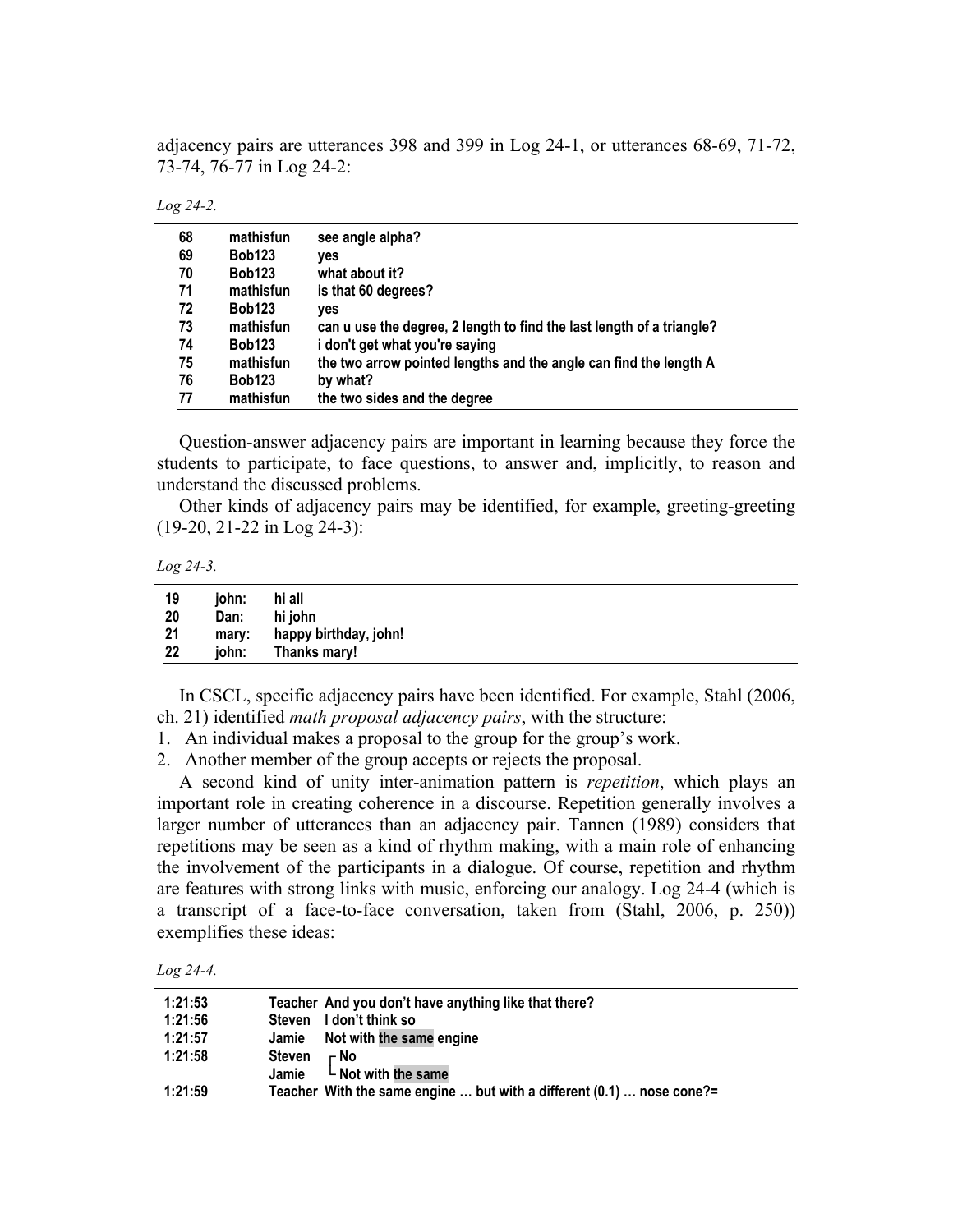| 1:22:01 | Chuck $\Gamma$ =the same=<br>Jamie $\Gamma$ =Yeah,               |
|---------|------------------------------------------------------------------|
|         |                                                                  |
| 1:22:02 | Chuck These are both (0.8) the same thing                        |
| 1:22:04 |                                                                  |
| 1:22:05 | سمہ ہے۔<br>Teacher Aw <sub>Γ</sub> right<br>This one's differen* |

Socialization or jokes are also a way of creating unity. For example, many times participants in chats feel the need to joke, probably for establishing a closer relation with the other participants, perhaps in order to establish a group flow state (Csikszentmihalyi, 1990). In fact, in all the chats we examined there is always a preliminary socialization phase.

Another interaction pattern is *cumulative talk* (Mercer, 2000) or, in Sacks' words, *collaborative utterances* (Sacks, 1962/1995). In such a situation, several participants jointly utter a sentence, like a single person. Log 24-5 shows a collaborative utterance co-constructed by three people completing each other's contribution (Sacks, 1962/1995, p 144-145):

*Log 24-5.*

| Joe   | (cough) We were in an automobile discussion, |
|-------|----------------------------------------------|
| Henry | discussing the psychological motives for     |
| Mel   | drag racing on the streets                   |

A second example of cumulative talk is the inter-animation of Mathpudding and Mathman in a VMT problem-solving chat (Log 24-6):

#### *Log 24-6.*

| 117 | ModeratorSf | could you guys tell templar what's going on?     |
|-----|-------------|--------------------------------------------------|
| 118 | mathpudding | we're experimenting with circles                 |
| 119 | mathman     | and finding as many possible relations as we can |

The last unity inter-animation pattern we will discuss here is *convergence*, which is an utterance that links two discussion threads having different topics. For example, in Figure 24-1, the utterance 34 links the discussion thread on "(re)presentation" with the one on "topic." Convergence is an extremely important pattern, considered by Roschelle (1996) the crux of collaboration. It is the single transversal pattern among the previous, longitudinal ones.

#### **Difference inter-animation patterns**

Difference patterns are inherent to chat conversations. Disputes or negotiations are inter-animated by differences and opposing positions. Difference making has a crucial role in chats for collaborative learning, a role that may be best understood from a polyphonic, musical perspective. The possibilities of contemplating (listening, reading) from a critical position the ideas (melodies) of other people and entering into negotiation and argumentation (polyphony of voices) enhance problem solving and enable learning through a trial-and-error process. Such processes also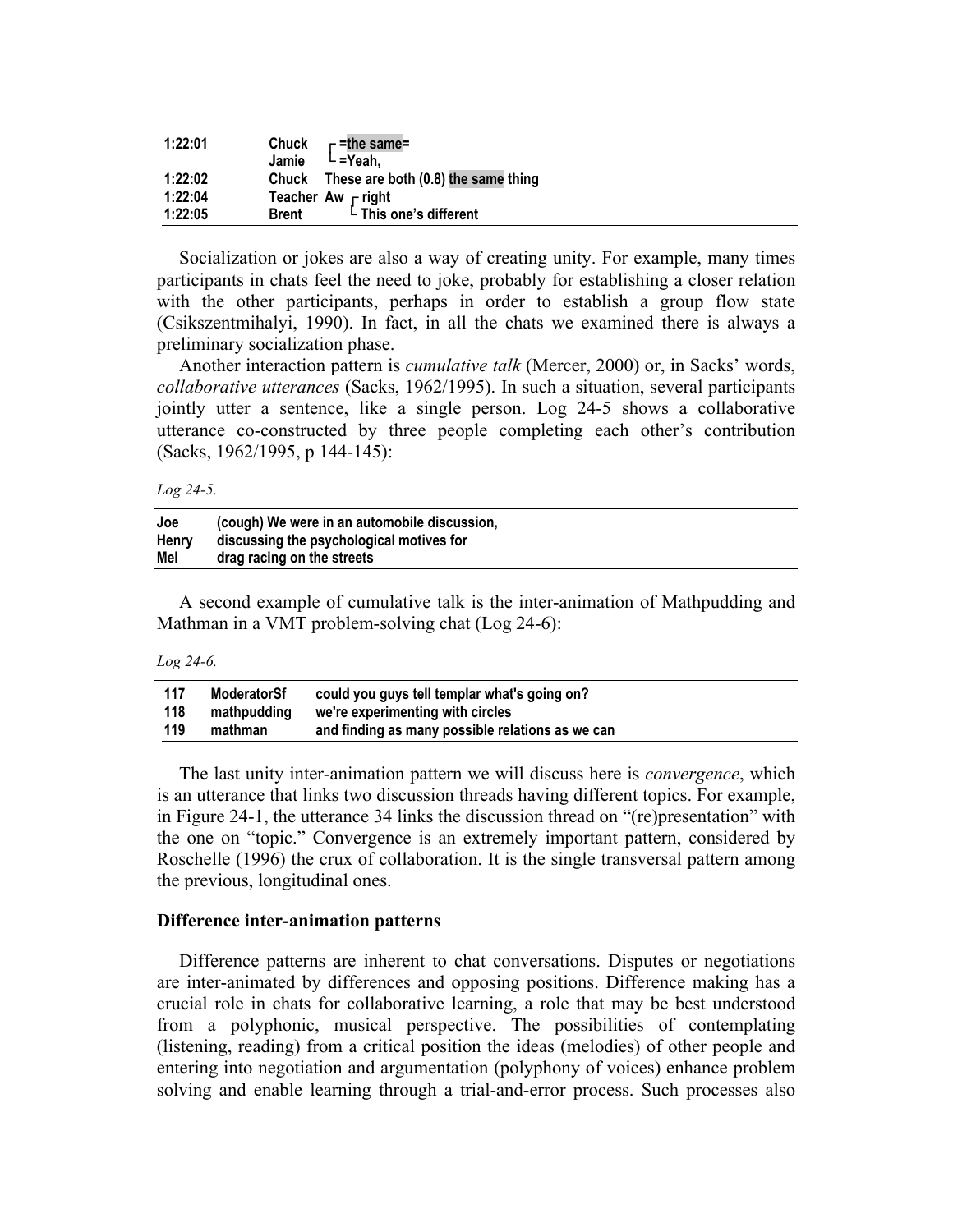appear in individual learning (we can say that thinking also includes multiple inner voices), but the presence of multiple participants enhances both the possibility of developing multiple threads and, meanwhile, of identifying differences. The interanimation of the multiple perspectives of the participants, their opposition as a result of contemplation, the presence of a third opinion in cases of conflict, and sometimes the synthesis it brings are better aids to success than a multi-voiced discourse performed by an individual (as inner thinking), where there is inherently much less conflict.

Several classes of difference inter-animation patterns may be identified. There are simple, obvious differential utterances that dismiss an assertion (Log 24-7):

*Log 24-7.*

| 371     | 4:33:28 | Hal  | it would be 60,000,000          |
|---------|---------|------|---------------------------------|
| <br>387 | 4:34:47 | Cosi | i think it's more than 60,00000 |

There might be difference making that not only disapproves an assertion but also proposes a development (Log 24-8):

#### *Log 24-8.*

|  | 392 4:35:18 Cosi they cant get higher equally and even out to a 1 to 1 ratio |  |
|--|------------------------------------------------------------------------------|--|
|  |                                                                              |  |

Sometimes, the participants even explicitly state that they found a difference and describe it (Log 24-9):

#### *Log 24-9.*

| <b>P4nzer</b> | agree with me so far?                         |
|---------------|-----------------------------------------------|
| Tricavl       | yes, but i did the same thing                 |
| Tricavl       | the difference was the place of the space :). |
| $petry_g$     | and the number of moves :)                    |

Another example of this last type of difference making is Log 24-4 used above for the exemplification of repetitions. It ends with an extremely important difference making, which, in fact, is the moment of finding the solution (Stahl, 2006). Actually, we could say that learning is achieved in many situations by understanding significant differences.

Evidence that participants make their own (internalize, individualize) a differential position is also provided by the statistics of personal pronoun usage in chat sessions. For example, in a corpus of chats recorded in May 2005, "**I**" was used 727 times, much more than the usage of "**we**," with 472 occurrences. First person "me" was used 84 times comparing to "us," used only 34 times. However, the second person addressing is very well represented by 947 uses of "**you**."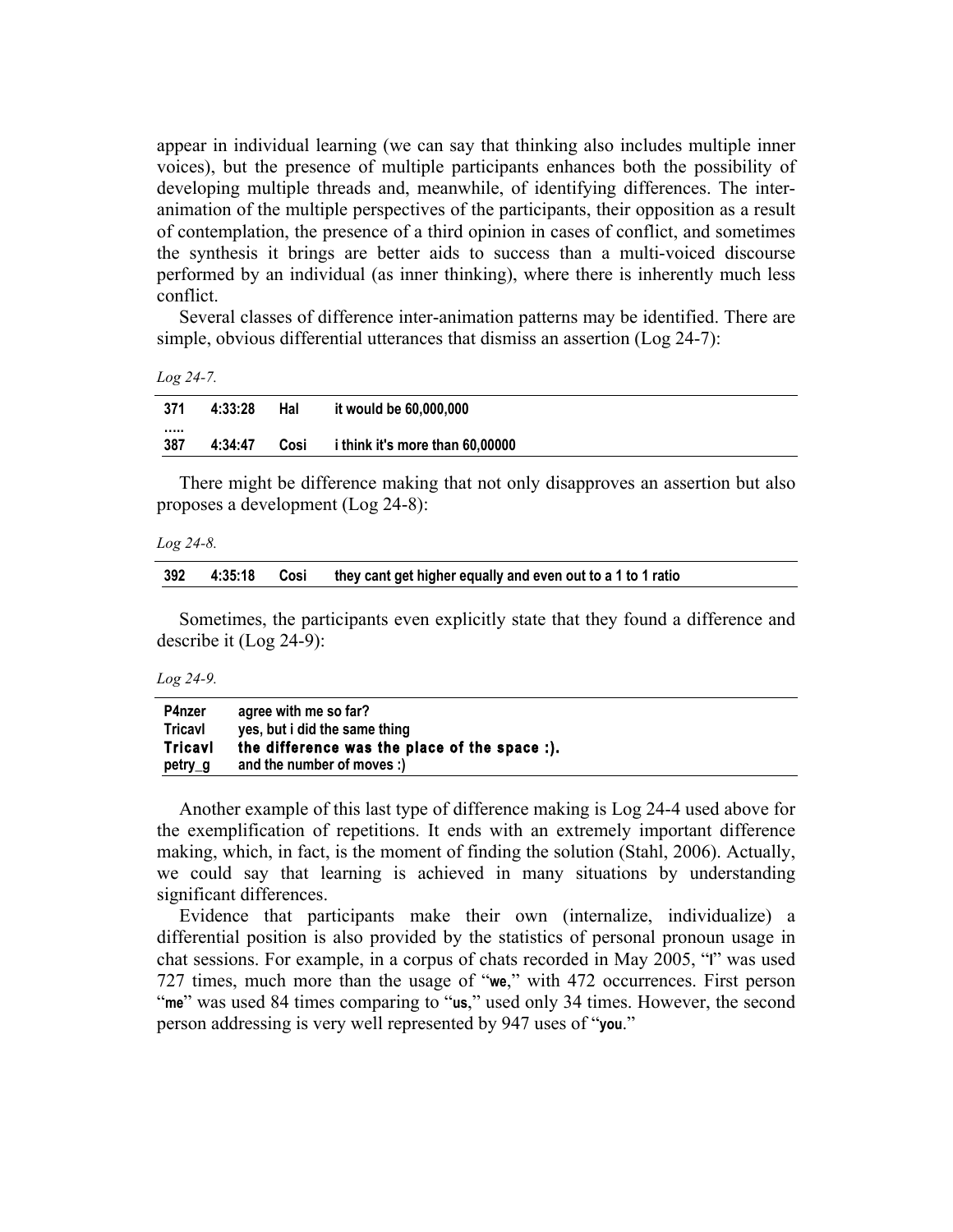## **Automatic Analysis and Graphical Representation**

The polyphony-based theoretical framework presented above may be used for developing automated analysis and visualization tools for examining chats from different points of view. As previously discussed, we consider a *voice* as a particular position, which may be taken by one or more *persons* when they emit an *utterance*, which has *explicit* and *implicit* links or *influences* on the other voices. In the implementation of our analysis tool, we start from the utterances in the dialog, we identify themes by detecting recurrent concepts and, in addition to explicit links, stated by the referencing facility of VMT, we try to find implicit links, reflecting voices' influences. These implicit links are detected by searching for instances of the possible interaction patterns discussed above. Eventually, we try to measure the influence of each participant in the chat, considering the "strength" of their voices (positions, uttered utterances) on the subsequent utterances, according to the existing links. Computational linguistics techniques are used for the identification of the themes and of implicit links among utterances.

#### **Identification of Chat Themes**

Chat themes are identified using text-mining techniques. The first step in finding the chat subjects is to strip the text of irrelevant words (stop-words), text emoticons —like "**:)**" or "**:P**"—special abbreviations used while chatting (e.g., "**brb**," "**np**" and "thx") and other words considered irrelevant at this stage.

The next step is the tokenization of the chat text. Recurrent tokens and their synonyms are considered as candidate concepts in the analysis. Synonyms are retrieved from the WordNet lexical ontology (http://wordnet.princeton.edu). If a concept is not found on WordNet, mistypes are searched. If successful, the synonyms of the suggested word will be retrieved. If no suggestions are found, the word is considered as being specific to the analyzed chat and the human analyst is asked for details. In this way, the analyst can tag the part of speech for each word and can add synonyms. All this information is saved into a cache, so the analyst will not be prompted twice for the same word.

The last stage for identifying the chat topics consists of a unification of the candidate concepts discovered in the chat. This is done by using the synonym list for every concept: if a concept in the chat appears in the list of synonyms of another concept, then the two concepts' synonym lists are joined. At this point, the frequency of the resulting concept is the added frequencies of the two unified concepts. This process continues until there are no more concepts to be unified. At this point, the list of resulting concepts is taken as the list of topics for the chat conversation, ordered by their frequency.

In addition to the above method, used for determining the chat topics, there is an alternate technique we used to infer them by using a surface analysis technique of the conversation. Observing that new topics are generally introduced into a conversation using some standard expressions such as "**let's talk about email**" or "**what about wikis**," we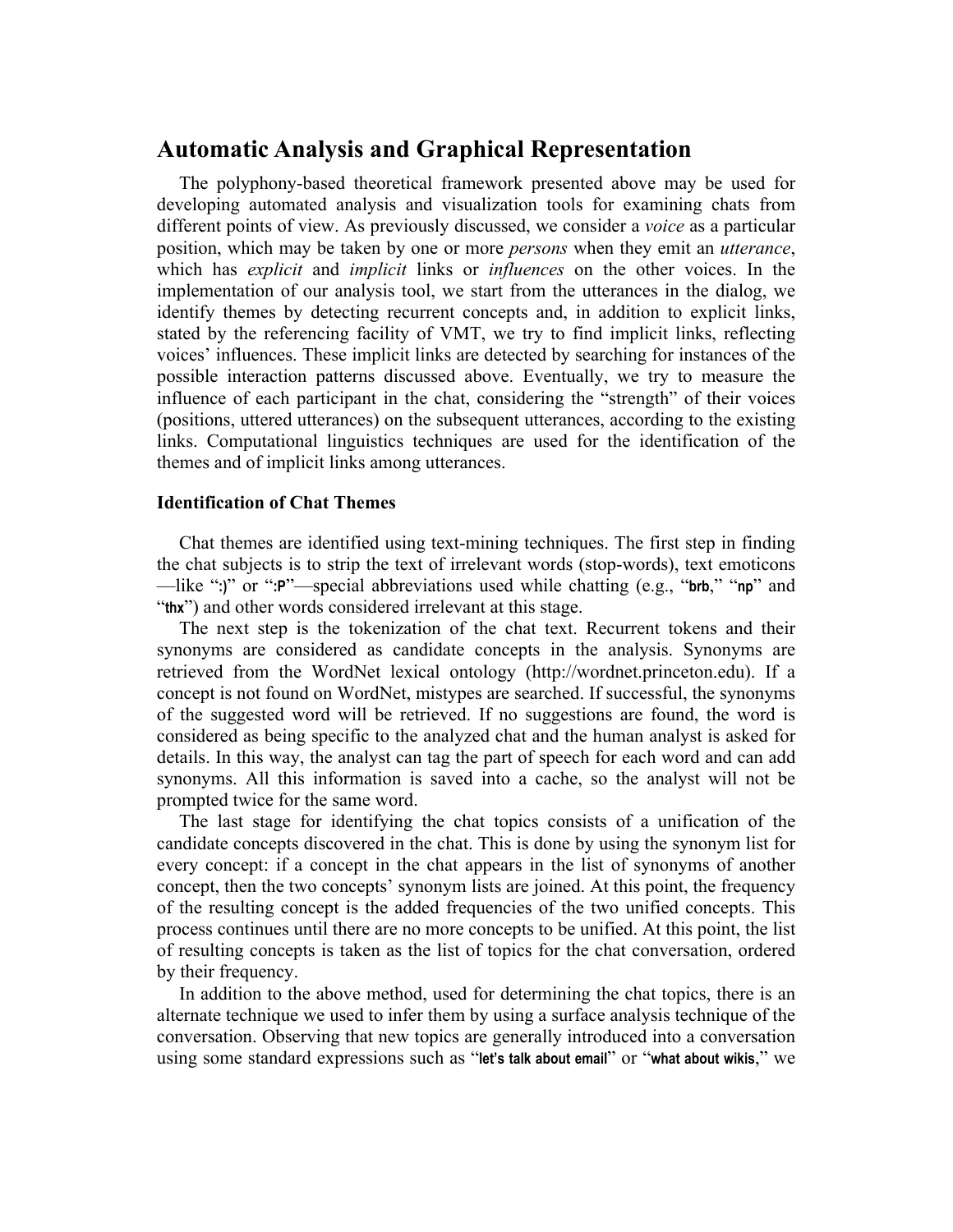can construct a simple and efficient method for deducing the topics in a conversation by searching for the moment when they are first mentioned.

A list of patterns of ways of introducing topics in a conversation can be manually edited. If an utterance matches any one of the patterns, it means that the utterance introduces a new topic. A pattern consists of a number of words that must be identified in the utterance and a key word that is associated to the new topic of the conversation (e.g., "**let's talk about** <topic>" or "**what about** <topic>"). The process of identifying a pattern in an utterance is done using the synset for each word that has already been extracted from WordNet.

The implemented system has an interface (see Figure 24-4) that lists the topics sorted according to their number of occurrences in the chat. This interface also displays the utterances of the chat associated with the topics they include and with information about the detected interaction patterns (e.g., adjacency pairs). It also contains some parameters that can be tuned for obtaining the best analysis.

|                         |                          | Polyphony - chat analysis      |                          |                                                                     |                                                                                                                                                 |                        |                                            |                                |                          |
|-------------------------|--------------------------|--------------------------------|--------------------------|---------------------------------------------------------------------|-------------------------------------------------------------------------------------------------------------------------------------------------|------------------------|--------------------------------------------|--------------------------------|--------------------------|
| <b>General Settings</b> |                          |                                |                          |                                                                     |                                                                                                                                                 |                        |                                            | Voices representation settings |                          |
| Input File Name         |                          |                                |                          |                                                                     | E:\proiecte\k-teams\PLNProject\TranscriptParser\bin\Debuq\StefanPaper.htm                                                                       | $\cdots$               | Implicit Factor                            |                                | 0.20                     |
|                         |                          |                                |                          |                                                                     |                                                                                                                                                 |                        |                                            |                                |                          |
| Output File Name        |                          |                                |                          | voices representation.txt                                           |                                                                                                                                                 | $\ddotsc$              | Reference Factor                           |                                | 0.33                     |
|                         |                          | Automatic Topics Min Freq 3    |                          |                                                                     |                                                                                                                                                 |                        | Agreement Factor                           |                                | 0.50                     |
|                         |                          |                                |                          |                                                                     |                                                                                                                                                 |                        |                                            |                                | 0.33                     |
| <b>☑</b> Show details   |                          |                                |                          | □ Use Google suggestions                                            | □ Ask for unknown words                                                                                                                         | Chat type Type 2       | Disagreement Factor<br>Min Utterance Value |                                | 1.00                     |
|                         |                          |                                |                          |                                                                     |                                                                                                                                                 |                        |                                            |                                |                          |
|                         | PARSE                    |                                |                          | <b>Output Graphics</b>                                              | <b>Graphical Representation</b>                                                                                                                 | Ontologies             |                                            | Agreement Penalty Factor       | 0.50                     |
| Chat info               |                          |                                |                          |                                                                     |                                                                                                                                                 |                        |                                            |                                |                          |
| Participants            |                          |                                |                          |                                                                     | azemel ymtModerator Nan stefan Jsarmi gerry wes murat terry cprose Jim Waters dennysj                                                           |                        |                                            |                                |                          |
|                         |                          |                                |                          |                                                                     |                                                                                                                                                 |                        |                                            |                                |                          |
|                         |                          |                                |                          |                                                                     | <b>Topics</b>                                                                                                                                   |                        |                                            |                                |                          |
|                         | Index   Topic            |                                |                          |                                                                     |                                                                                                                                                 |                        |                                            | Frequency                      | $\blacktriangle$         |
| $\mathbf{1}$            |                          |                                |                          |                                                                     | >>>voices<<< vocalization vocalisation vocalism phonation vox articulation spokesperson interpreter representative part sound vocalize vocalise |                        |                                            | 25                             |                          |
| $\overline{c}$          |                          |                                |                          |                                                                     | >>>voice<<< vocalization vocalisation vocalism phonation vox articulation spokesperson interpreter representative part sound vocalize vocalise  |                        |                                            | 18                             |                          |
| 3                       |                          | >>>individual<<<               |                          |                                                                     |                                                                                                                                                 |                        |                                            | 15                             |                          |
| 4                       |                          |                                |                          |                                                                     | >>>role<<< function office part character theatrical_role persona purpose use                                                                   |                        |                                            | 14                             |                          |
| 5<br>ĥ                  |                          | >>>metaphor<<<<br>>>>thread<<< |                          |                                                                     |                                                                                                                                                 |                        |                                            | 14<br>14                       | $\checkmark$             |
|                         |                          |                                |                          |                                                                     |                                                                                                                                                 |                        |                                            |                                |                          |
|                         |                          |                                |                          |                                                                     | Utterances Information                                                                                                                          |                        |                                            |                                |                          |
| Index                   | ID                       | RefID                          |                          | Text<br>Autor                                                       |                                                                                                                                                 | Voices                 | Abs value                                  | Miscellaneous                  | $\overline{\phantom{a}}$ |
| 65.1                    | $\sim$                   | ٠                              | $\sim$                   | $>>$ -<<<                                                           |                                                                                                                                                 |                        |                                            |                                |                          |
| 66                      | 82                       | 72                             | stefan                   |                                                                     | : yes, Bakhtin's theory is that every text contains a series of voices                                                                          | Ref = gerry            | 0.134                                      | (AGREEMENT)                    | ≘                        |
| 66.1                    | $\overline{\phantom{a}}$ | $\sim$                         |                          | >>>Bakhtin's<<<<br>$\cdot$                                          |                                                                                                                                                 |                        |                                            |                                |                          |
| 66.2                    | $\sim$                   | $\sim$                         | $\overline{\phantom{a}}$ | >>>theory<<<                                                        |                                                                                                                                                 |                        | ÷.                                         |                                |                          |
| 66.3                    | $\mathbf{r}$             | ×                              | $\cdot$                  |                                                                     | >>>text<<< textual_matter textbook text_edition schoolbook school_text                                                                          |                        | ٠                                          |                                |                          |
| 66.4                    | $\sim$                   | $\sim$                         | $\sim$                   |                                                                     | >>>contains<<< incorporate comprise hold bear carry control hold in che                                                                         |                        | $\sim$                                     |                                |                          |
| 66.5                    | $\sim$                   | $\blacksquare$                 | $\overline{\phantom{a}}$ |                                                                     | >>>series<<< serial serial publication                                                                                                          |                        | ٠                                          |                                |                          |
| 66.6                    | $\sim$                   | $\sim$                         | $\sim$                   |                                                                     | >>>voices<<< vocalization vocalisation vocalism phonation vox articulatio                                                                       |                        | $\sim$                                     |                                |                          |
| 67                      | 83                       | 71                             | terry                    |                                                                     | : 1?m with Nan here. I wonder if this isn?t a slightlyoff-base metaphor. In p                                                                   | Ref = vmtModerator_Nan | 0.120                                      | (QUESTION) (AGRE               |                          |
| 67.1                    | $\sim$                   | $\sim$                         | $\sim$                   | >>>m<<< meter metre molarity molar concentration thousand one thous | ٠                                                                                                                                               |                        |                                            |                                |                          |
| 67.2                    | ٠                        | $\sim$                         | $\sim$                   | >>>Nan<<< nan river                                                 |                                                                                                                                                 |                        | ×.                                         |                                | $\checkmark$             |
| 673                     |                          |                                |                          |                                                                     | 555wandereee wonderment admiration manual curiosity inquire enquire a                                                                           |                        |                                            |                                |                          |

*Figure 24-4. Topic detection screen.*

The topics of the chat may also be detected as the connected components in the chat graph described in the next section. All the details of an utterance in the chat the content of the utterance, the implicit and explicit references and other details can be visualized by clicking the rectangle representing the utterance.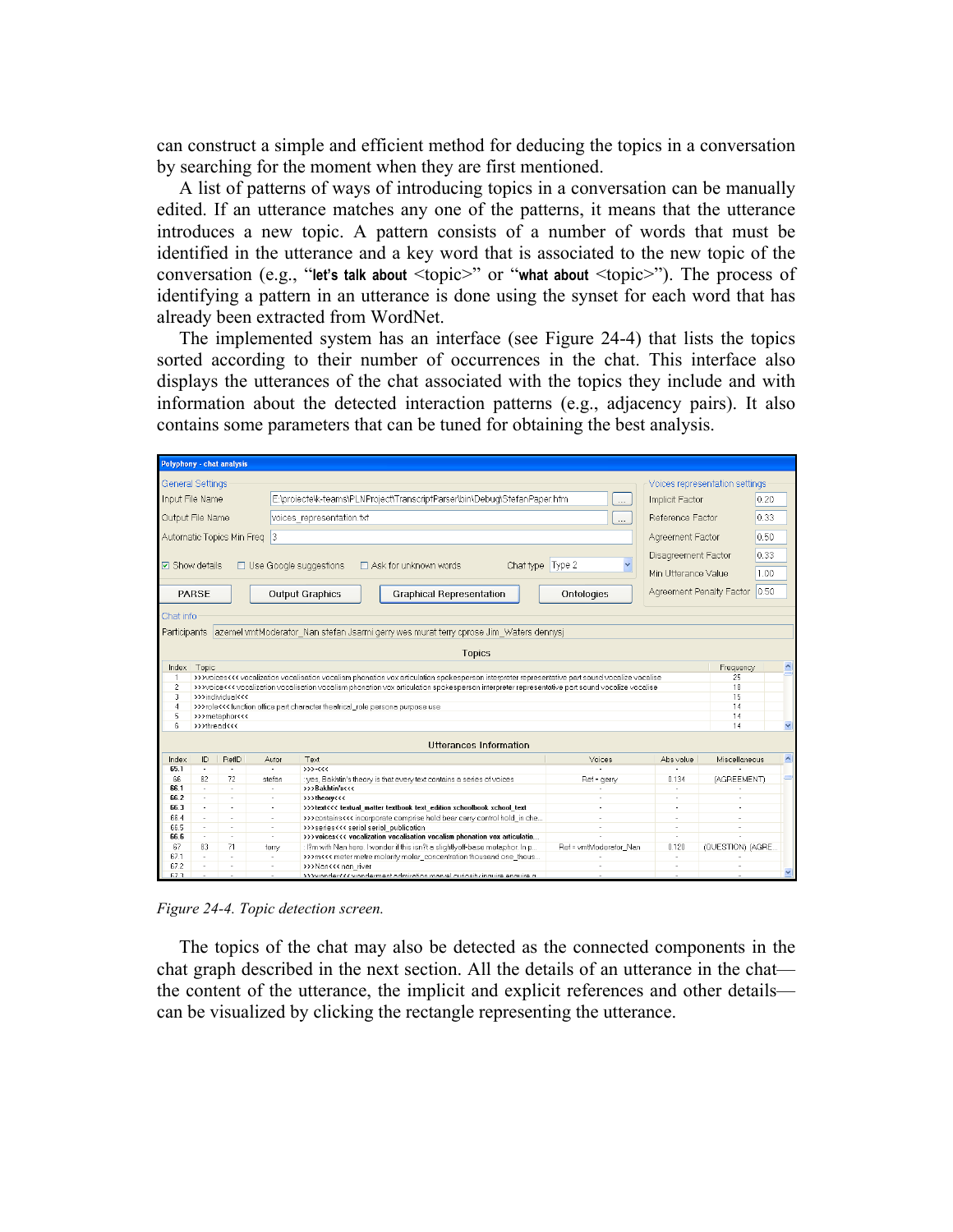#### **Discovering Implicit Links in an Utterance**

As we have previously discussed, in a log of a VMT conversation two types of links among utterances may be identified. There are explicit links, stated by participants by means of the VMT referencing tool. In addition to these, many implicit links may be identified, as was exemplified in Figure 24-1.

We consider that each chat utterance may have a certain influence in the development of the conversation; it can become a chat voice. Each utterance may contain the influence of at least one other, alien voice, for example that to whom it refers, as an answer to a question, an elaboration, a disagreement, etc. By transitivity, voices may accumulate during a conversation. The emitter of the utterance implicitly can note the presence of alien voices in his utterance, when he explicitly refers to a previous utterance with the VMT referencing tool.

Because users are generally in a hurry or they don't consider it necessary, many of the utterances do not have any explicit references. Thus, it is necessary to find a method for discovering the implicit references in an utterance. The method proposed here is similar to the one presented above for determining the introduction of new chat topics, based on text mining techniques (Manning & Schutze, 1999) and patterns. The system uses another list of patterns that consists of a set of words (expressions) and a local subject called the referred word. If an utterance matches one of the patterns, it is first determined what word in the utterance is the referred word (e.g., "**I don't agree with your assessment**"). Then, a search for this word is performed, in a predetermined number of the most recent previous utterances. If such a word is found in one of these utterances, then an implicit relationship is defined between the two lines, the current utterance referring to the identified utterance. In addition, two other empirical methods were implemented.

A graphical representation of chats was designed to facilitate an analysis based on the polyphony theory of Bakhtin and to permit the best visualization of the conversation. For each participant in the chat, there is a separate horizontal line in the representation and each utterance is placed in the line corresponding to the issuer of that utterance, taking into account its positioning in the original chat file—using the timeline as an horizontal axis (see Figure 24-5). Each utterance is represented as a rectangular node having a horizontal length proportional with the textual length of the utterance. The distance between two different utterances is proportional to the time between the utterances (Trausan-Matu et al., 2007).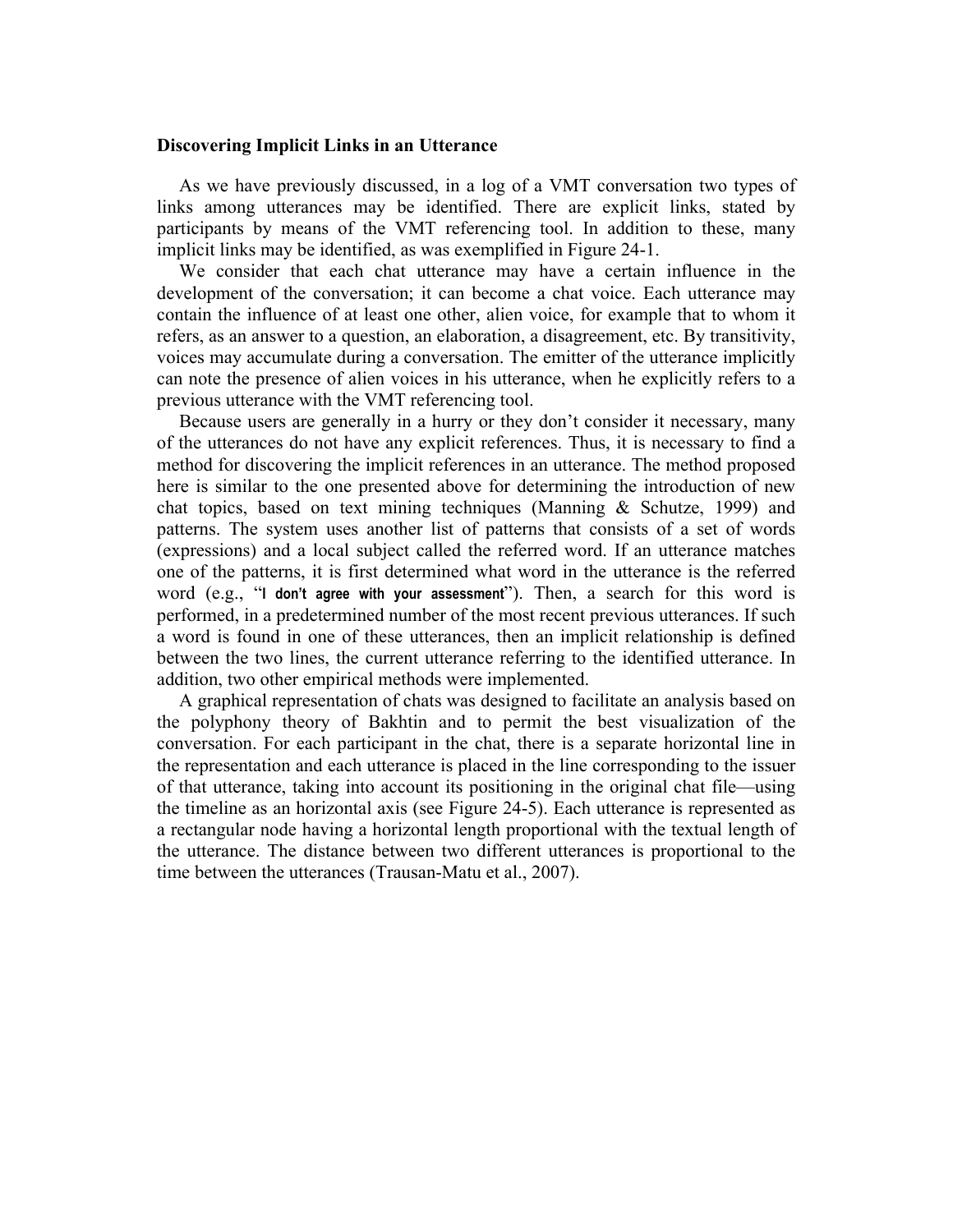

*Figure 24-5. Graphical visualization of the discussion threads.*

The explicit references between utterances are depicted using blue connecting lines while the implicit references (deduced using the method described in Trausan-Matu *et al*., 2007) are represented using red lines. The utterances that introduce a new topic in the conversation are represented with a red margin.

The graphical representation of the chat has a scaling factor that permits an overview of the chat, as in Figure 24-6, as well as an attentive observation of the details in a conversation (as in Figure 24-5).



*Figure 24-6. A conversation with (a) equal and (b) non-equal participation.*

Viewing the whole conversation graph gives an idea of the global participation of the learners. For example, in Figure 24-6a, all the participants make about an equal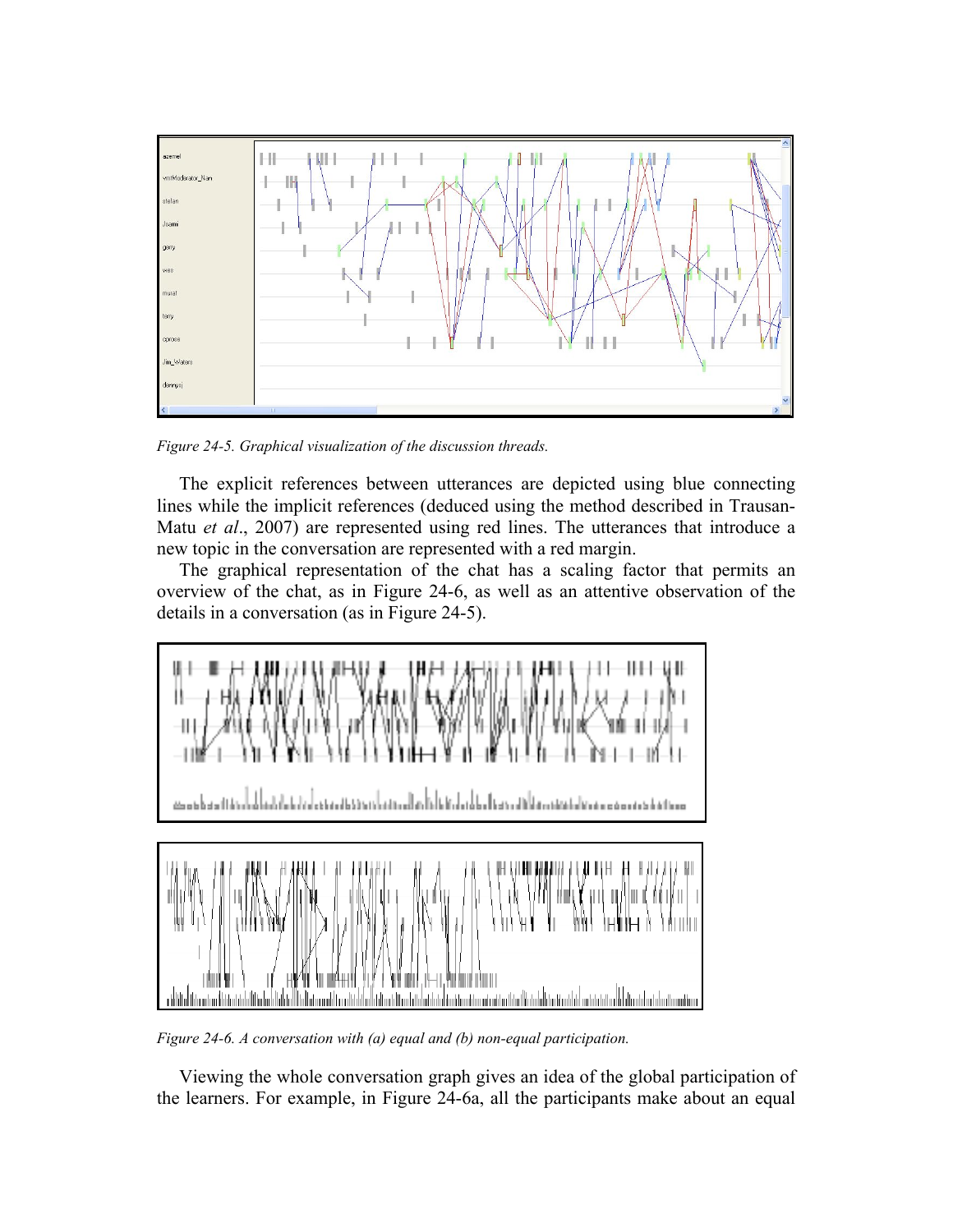number of contributions. This is not the case in Figure 24-6b, where one participant has almost no participation and another student leaves early in the chat session.

At the bottom of the graphical representation of the conversation (see Figure 24- 7), after the line corresponding to the last participant in the chat, there is a special area that represents the importance (strength) of each utterance, considered as a chat voice, in the conversation (Trausan-Matu et al., 2007). The height of the rectangle corresponding to each utterance is proportional with the strength of that utterance (or voice). The details about how this measure is computed are presented in the next section.

### **Assessing the Contributions of the Learners in the Conversation**

One of the most important goals in any collaborative-learning process is the assessment of the contribution of each learner. For CSCL using chat conversations, in order to determine the contributions of the participants a graphical representation of the contribution was implemented starting from the polyphonic theory and the analysis method. The evaluation of the contributions of each learner considers the degree to which they have influenced the conversation. In terms of our polyphonic model, we evaluate to what degree they have emitted strong utterances that influenced the following discussion, or, in other words, to what degree the utterance became a strong voice.

An utterance is considered strong if it influences the continuation of the conversation. The contribution of each participant is computed by accumulating the strengths of the utterances they emitted.

The automatic analysis considers the inter-animation patterns in the chat. It uses several criteria such as the presence in the chat of questions, agreement, disagreement or explicit and implicit referencing. The diagram is generated using a series of parameters like: implicit and explicit reference factors, bonuses for agreement, penalties for disagreement, minimum value for a chat utterance, penalty factors for utterances that agree or disagree with other utterances if these utterances have less originality than the first ones. In addition, the strength of a voice (of an utterance) depends on the strength of the utterances that refer to it. If an utterance is referenced by other utterances that are considered important, obviously that utterance also becomes important.

By using this method of computing their importance, the utterances that have started an important conversation within the chat, as well as those that began new topics or marked the passage between topics, are more easily emphasized. If the explicit relationships were always used and the implicit ones could be correctly determined in as high a number as possible, then this method of calculating the contribution of a participant would be considered successful (Trausan-Matu et al., 2007).

During the first step of the graph generation, the importance value of each utterance is computed by relating it to an abstract utterance that is built from the most important concepts in the conversation (the themes). When constructing this utterance, we take into account only the concepts whose frequency of appearance is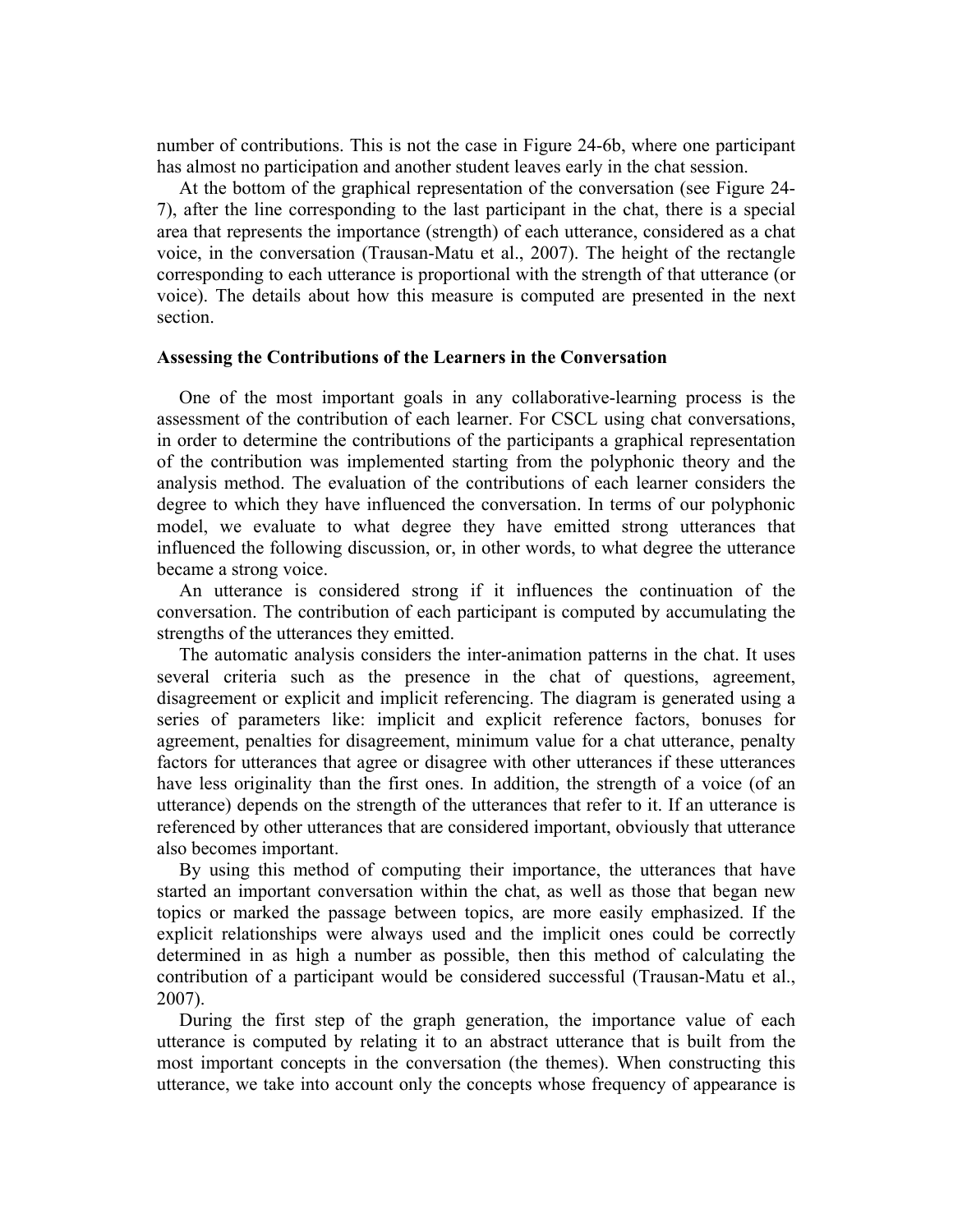above a given threshold. Then all the utterances in the chat are scaled in the interval 0-100, by comparing each utterance with the abstract utterance. The comparison is done using the synonym sets of each word contained in the utterance. Thus, this process uses only the horizontal relations from WordNet. An utterance with a score of 0 contains no words from the concepts in the abstract utterance and an utterance with a score of 100 contains all the concepts from the abstract utterance.

Log 24-10 contains a sequence of utterances where the participants collaborate intensively (it may be considered as a "collaborative moment" (Stahl, 2006)), a fact revealed from the relations graph (Figure 24-6) and from the large number of explicit and implicit relations interconnecting utterances 122 through 136.

*Log 24-10.*

| 122<br>RaduDumitrescu also the application allows the user to describe the topic of the meeting          |  |
|----------------------------------------------------------------------------------------------------------|--|
| 123<br>yes, and furthermore, several topics should be defined<br>Alexrosiu                               |  |
| Reference to message No. 122                                                                             |  |
| 124<br>Alexei<br>yes, that would also help an automatic application to parse the ch                      |  |
| Reference to part of the message No: 122                                                                 |  |
| RaduDumitrescu so everybody must know what are the meeting is all about<br>125                           |  |
| <b>Alexrosiu</b><br>maybe even some users could be waned if they are offtopic but this is a<br>126       |  |
| rather sci-fi feature, i guess :)                                                                        |  |
| Reference to message No. 124                                                                             |  |
| RaduDumitrescu and at the end the application should specify if all the topics were covered<br>127       |  |
| what do you think?                                                                                       |  |
| Reference to message No. 123                                                                             |  |
| yes, i agree, but I think it can be done if the user is going too "offtopic"<br>Alexei<br>128            |  |
| Reference to part of the message No: 126                                                                 |  |
| 129<br>Alexei<br>yes, maybe some percentage of coverage                                                  |  |
| Reference to part of the message No: 127                                                                 |  |
| 130<br>Alexrosiu<br><b>Correct</b>                                                                       |  |
| Reference to message No. 127                                                                             |  |
| 131<br><b>Dorin</b><br>this feature implies a rather advanced natural language processing engine,        |  |
| though                                                                                                   |  |
| Reference to message No. 128                                                                             |  |
| 132<br>Alexei<br>so, about the reminders - when a user leaves the conference for some                    |  |
| reason, he should be reminded about the missed parts of the conversion                                   |  |
| Reference to part of the message No: 121                                                                 |  |
| maybe some kind of reminders should be set for future conferences<br>133<br>Alexrosiu                    |  |
| meaning that all people invited to the conference should be reminded to attend                           |  |
| 134<br>Alexei<br>a problem that i've also noticed here is the rather unsynchronized way of               |  |
| talking                                                                                                  |  |
| <b>Alexrosiu</b><br>well, this would be solved by using the tree view i was talking about earlier<br>135 |  |
| Reference to message No. 134                                                                             |  |
| RaduDumitrescu i think the users can check the topics, no need for natural language<br>136               |  |
| Reference to message No. 131<br>processing                                                               |  |

From Figure 24-7, we can see that the highest strength (the highest rectangle below the utterances) has the voice of RaduDumitrescu at the utterance nr. 122 (an oval shadow was manually added for emphasizing it). This fact is also observable by the large number of relations following utterance 122 (see Log 24-10) and in the change of the amount of contribution of RaduDumitrescu, in Figure 24-8.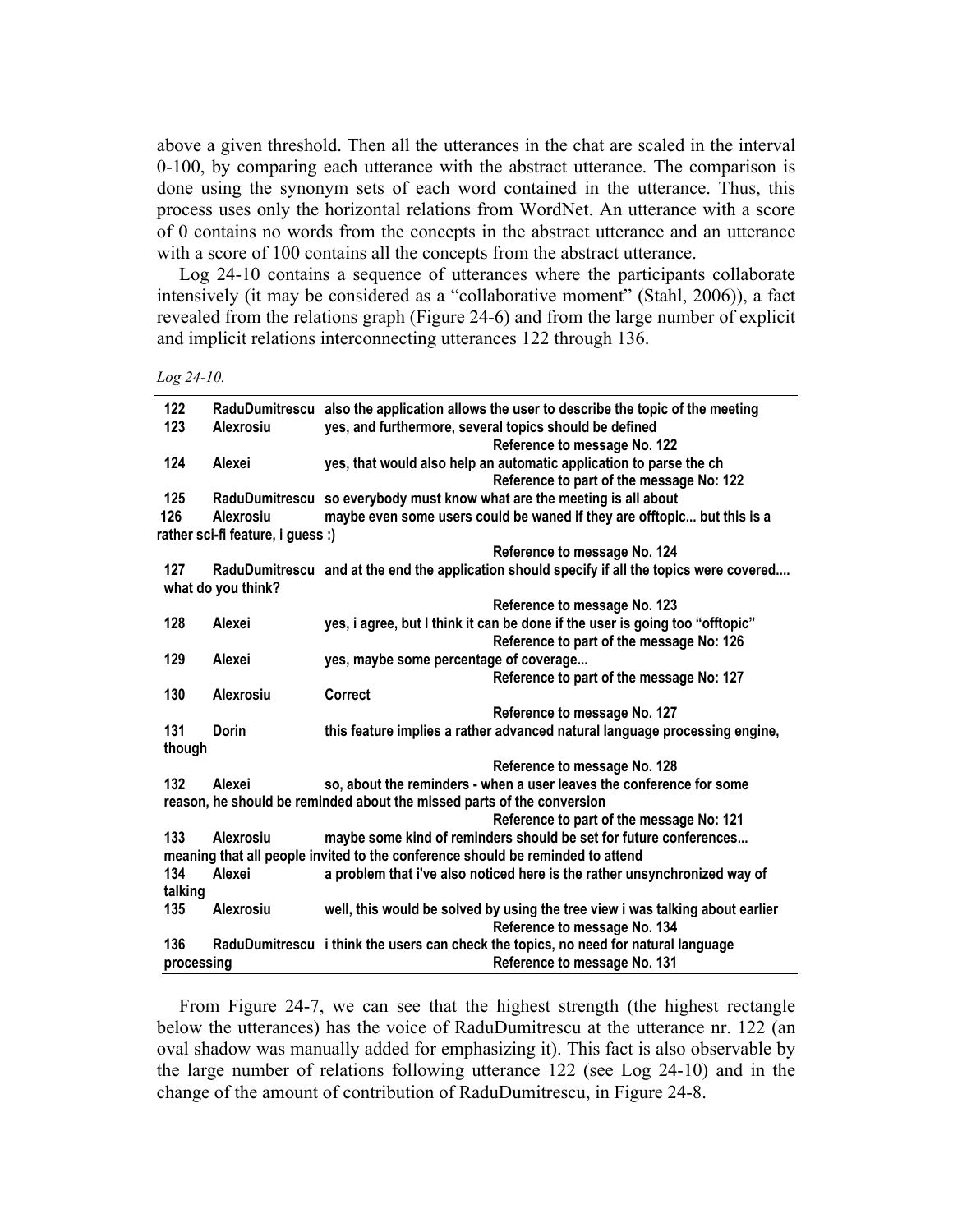

*Figure 24-7. Utterances 122-136 are linked with many relations.*

The graph that shows the contributions of every participant (in Figure 24-8) contains on the x-axis the utterances in the chat and on the y-axis the value computed for each participant in the conversation, for his/her cumulative contribution. This value is computed by summing the numerical values corresponding to the strengths of the utterances that the participant has uttered up to the position on the x-axis. Accordingly, for each utterance, at least the value of one user contribution is modified—the value for the user that issued that utterance.



*Figure 24-8. The evolution of the contribution of the participants in the chat.*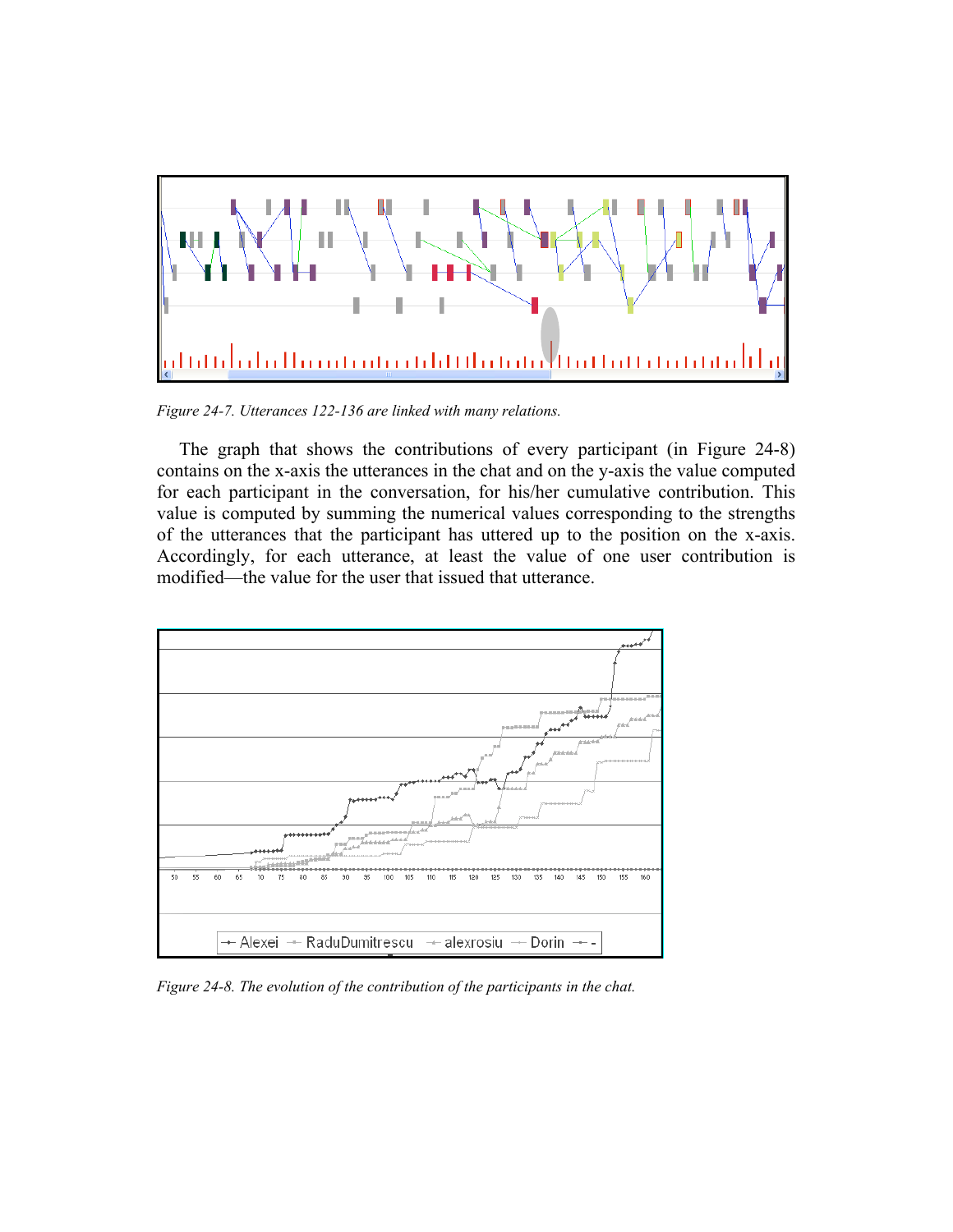## **Conclusion**

In all of the chats from the CSCL experiments we have analyzed, the interactions are structured in a polyphonic manner. Discourse in chats implies an inter-animation of multiple voices along two dimensions, the sequential utterance threading and the transversal one, similar to polyphonic music. In addition, another dichotomy, the unity-difference (or centrifugal-centripetal, (Bakhtin, 1981)) opposition may also be observed. Adjacency pairs, repetitions, collaborative utterances, socialization and convergent inter-animation patterns contribute to the unity-directed dimension at diverse discourse levels.

The second, differential dimension could be better understood if we consider discourse as an artifact that—taking into account that every participant in collaborative activities has a distinct personality—is a source of a critical, differential attitude. Even if individual, inner discourse may be multi-voiced, difference and critique are empowered in collaborative contexts, in a community of different personalities.

A consequence of the unity-differential perspective for the design of CSCL environments is that they must facilitate inter-animation not only on the unity dimension through threading, but also along the transversal, differential, critical dimension. Tools that can assist in this category should be able to provide abstractions of the discourse and recommendations, in order to facilitate differential position taking. They should also allow the participants to emphasize the different proposed themes and to relate them in threads, polyphonically.

Wegerif advocates the use of a dialogic framework for teaching thinking skills by stressing inter-animation: "meaning-making requires the inter-animation of more than one perspective" (Wegerif, 2006). He proposes that "questions like '*What do you think?*' and '*Why do you think that?*' in the right place can have a profound effect on learning" (Wegerif, 2007). However, he does not develop the polyphonic feature of inter-animation.

Starting from the theory of dialog, an application was implemented that may be used for inspecting what is going on and for measuring the degree to which learners are involved in a forum discussion or a chat conversation. The effective contribution of each participant to the inter-animation process may be measured. The application visualizes the strengths of the voices of the participants in chat conversations, following Bakhtin's ideas. Diagrammatic representations are used for viewing the influence of a given speaker and of the comparative evolution of the contribution of the learners. The visualization application described here can be further extended to consider more aspects related to the polyphonic, contrapuntal features of chat conversations.

# **References**

Bakhtin, M. (1981). *The dialogic imagination: Four essays*: University of Texas Press. Bakhtin, M. (1984a). *Problems of Dostoevsky's poetics* (C. Emerson, Trans.). Minneapolis, MN: University of Minnesota Press.